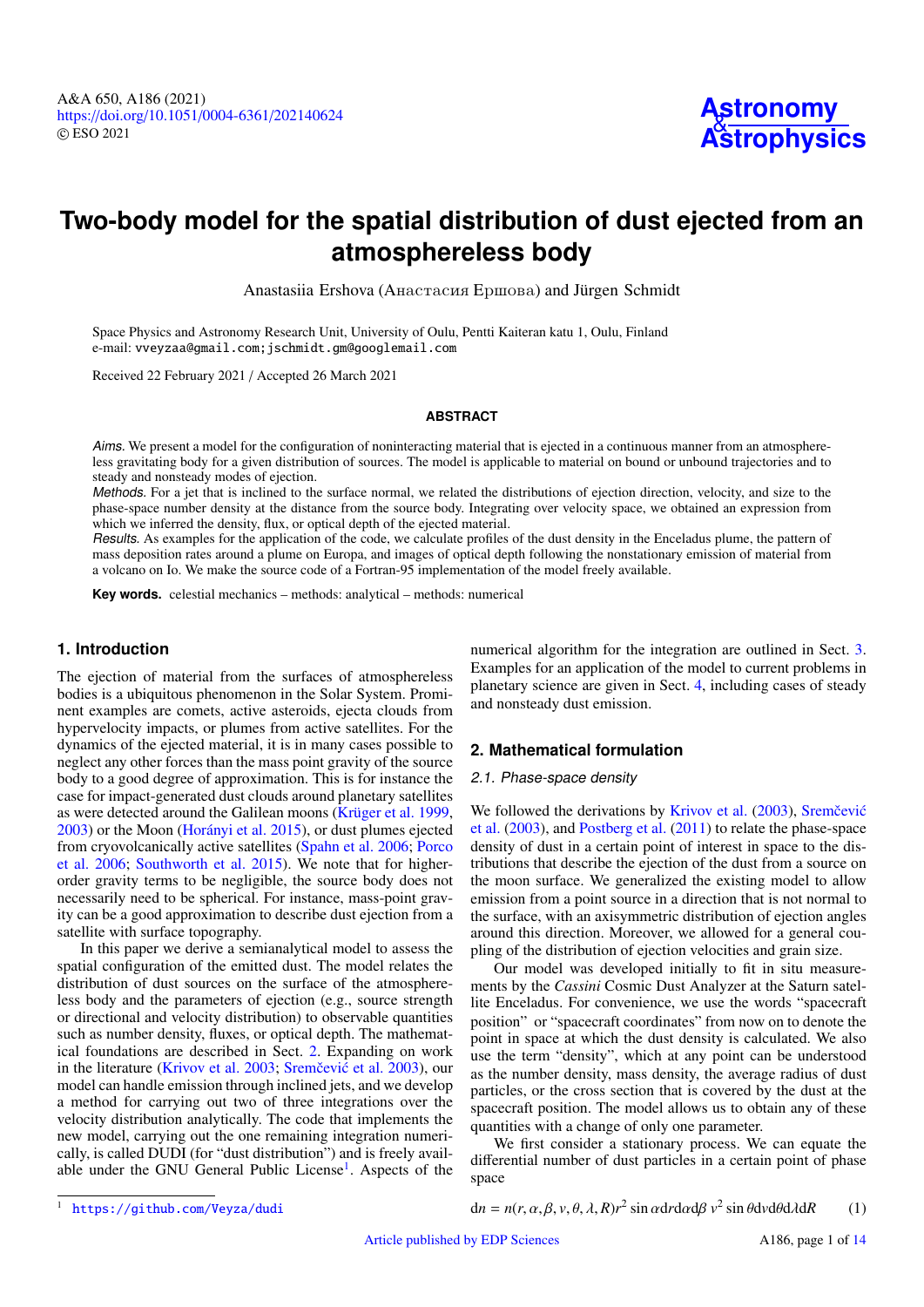Table 1. Definition of variables.

<span id="page-1-0"></span>

| Variable         | Definition                                                                                                                 | Variable         | Definition                                                                                |
|------------------|----------------------------------------------------------------------------------------------------------------------------|------------------|-------------------------------------------------------------------------------------------|
| r                | Radial distance from the moon center to a<br>point in space where the density is to be<br>calculated (spacecraft position) | $r_M$            | Radial distance of the dust source from the<br>center of the moon (source position)       |
| $\alpha$         | Colatitude of the spacecraft (measured<br>from the moon north pole)                                                        | $\alpha_M$       | Colatitude of the source (measured from<br>the moon north pole)                           |
| β                | Eastern longitude of the spacecraft                                                                                        | $\beta_M$        | Eastern longitude of the source                                                           |
|                  | Particle speed at the spacecraft position                                                                                  | $\boldsymbol{u}$ | Particle speed at the moment of ejection                                                  |
| $\theta$         | Angle between the particle velocity and<br>position vectors                                                                | ψ                | Initial angle between the particle velocity<br>and position vectors                       |
| $\lambda$        | Azimuth angle of the particle velocity,<br>measured clockwise from local north.                                            | $\lambda_M$      | Azimuth angle of the particle initial veloc-<br>ity, measured clockwise from local north. |
| R                | Radius of the particle                                                                                                     | $\gamma$         | Rate of dust particle production                                                          |
| $\boldsymbol{n}$ | Phase-space density of particles with fixed<br>radius                                                                      | f                | Distribution describing the dust ejection<br>process                                      |
|                  | Zenith angle of the source symmetry axis                                                                                   | $\eta$           | Azimuth of the source symmetry axis mea-<br>sured clockwise from local north              |
|                  |                                                                                                                            | $\eta^*$         | Auxiliary angle used in the derivation of<br>the expression for the ejection direction    |

to the number of particles ejected from the satellite surface

$$
dn = \gamma dt f(\alpha_M, \beta_M, u, \psi, \lambda_M, R)
$$
  
× sin  $\alpha_M d\alpha_M d\beta_M du$  sin  $\psi d\psi d\lambda_M dR$ . (2)

The variables used here are defined in Table [1,](#page-1-0) and Fig. [1](#page-1-1) illustrates the geometry of the problem. For the phase-space density at the spacecraft, we obtain

$$
n(r, \alpha, \beta, v, \theta, \lambda, R)v^{2} \sin \theta = \frac{\gamma}{|dr/dt|r^{2}} \frac{\sin \alpha_{M} \sin \psi}{\sin \alpha}
$$
  
 
$$
\times f(\alpha_{M}, \beta_{M}, u, \psi, \lambda_{M}, R) \left| \frac{\partial(\alpha_{M}, \beta_{M}, u, \psi, \lambda_{M})}{\partial(\alpha, \beta, v, \theta, \lambda)} \right|.
$$
 (3)  
For the two-body problem, the Jacobian can be obtained analyt-

ically (see Sremčević et al. [2003\)](#page-12-7),

$$
\left| \frac{\partial(\alpha_M, \beta_M, u, \psi, \lambda_M)}{\partial(\alpha, \beta, v, \theta, \lambda)} \right| = \frac{r}{r_M} \frac{v^2}{u^2} \frac{|\cos \theta|}{\cos \psi} \frac{\sin \alpha}{\sin \alpha_M}.
$$
 (4)  
We assume that the distribution function f factorizes, and

that the distributions of the source position  $(f_{\alpha_M}, \beta_M)$ , ejection<br>speed (*f*) ejection direction (*f*<sub>A</sub>, ) and size of the ejected dust speed  $(f_u)$ , ejection direction  $(f_{\psi,\lambda_M})$ , and size of the ejected dust<br>particles  $(f_{\gamma})$  can be defined separately particles (*fR*) can be defined separately,

$$
f(\alpha_M, \beta_M, u, \psi, \lambda_M, R)
$$
  
=  $f_{\alpha_M, \beta_M}(\alpha_M, \beta_M) f_{\psi, \lambda_M}(\psi, \lambda_M) f_u(u, R) f_R(R).$  (5)

It is physically plausible that the distribution of the ejection speed of the dust particles depends on the grain size [\(Schmidt](#page-12-9) [et al.](#page-12-9) [2008;](#page-12-9) [Postberg et al.](#page-12-8) [2011\)](#page-12-8), which we emphasize with the notation  $f_u(u, R)$ .

We describe the position of the point source located at the coordinates  $(\alpha_M^0, \beta_M^0)$  on the surface of the spherical moon as the product of two Dirac  $\delta$ -functions product of two Dirac  $\delta$ -functions,

$$
f_{\alpha_M, \beta_M}(\alpha_M, \beta_M) = \frac{\delta(\alpha_M - \alpha_M^0) \delta(\beta_M - \beta_M^0)}{\sin \alpha_M}
$$
  

$$
= \frac{\delta((\alpha_M, \beta_M) - (\alpha_M^0, \beta_M^0))}{\sin \alpha_M}.
$$
 (6)



distribution in case of a tilted symmetry

axis

<span id="page-1-2"></span><span id="page-1-1"></span>[Fig. 1.](https://dexter.edpsciences.org/applet.php?DOI=10.1051/0004-6361/202140624&pdf_id=1) Directions to the north and to the positions of the source and the spacecraft form a spherical triangle. This establishes the relations between the angles of the problem. Here <sup>∆</sup>β is the angle between the projections of vectors **r** and  $\mathbf{r}_M$  on the equatorial plane.

The term  $\sin \alpha_M$  in the denominator comes from the normalization.

To formulate the directional distribution of  $\psi$  and  $\lambda_M$  so that it describes the ejection of dust that is axisymmetric around the axis of an inclined jet, we consider two coordinate systems centered at the location of the point source. The *Z*-axis of system (*X*, *<sup>Y</sup>*, *<sup>Z</sup>*) points along the local normal to the surface, and the *X*-axis points toward the local north. The  $\tilde{Z}$ -axis of system  $(\tilde{X}, \tilde{Y}, \tilde{Z})$  is aligned with the axis of the jet. The axis  $\tilde{X}$  lies on the line of nodes, so that the angle  $\eta^*$  measured from *X* to  $\tilde{X}$  is related to the jet azimuth *n* as  $n^* = n - \pi/2$ . We define azimuth angles to the jet azimuth  $\eta$  as  $\eta^* = \eta - \pi/2$ . We define azimuth angles<br>always clockwise from the local north, allowing a direct comalways clockwise from the local north, allowing a direct com-parison to the derivations in [Krivov et al.](#page-12-6)  $(2003)$  and Sremčević [et al.](#page-12-7) [\(2003\)](#page-12-7). Then, the transformation of the (*X*, *<sup>Y</sup>*, *<sup>Z</sup>*) coordinate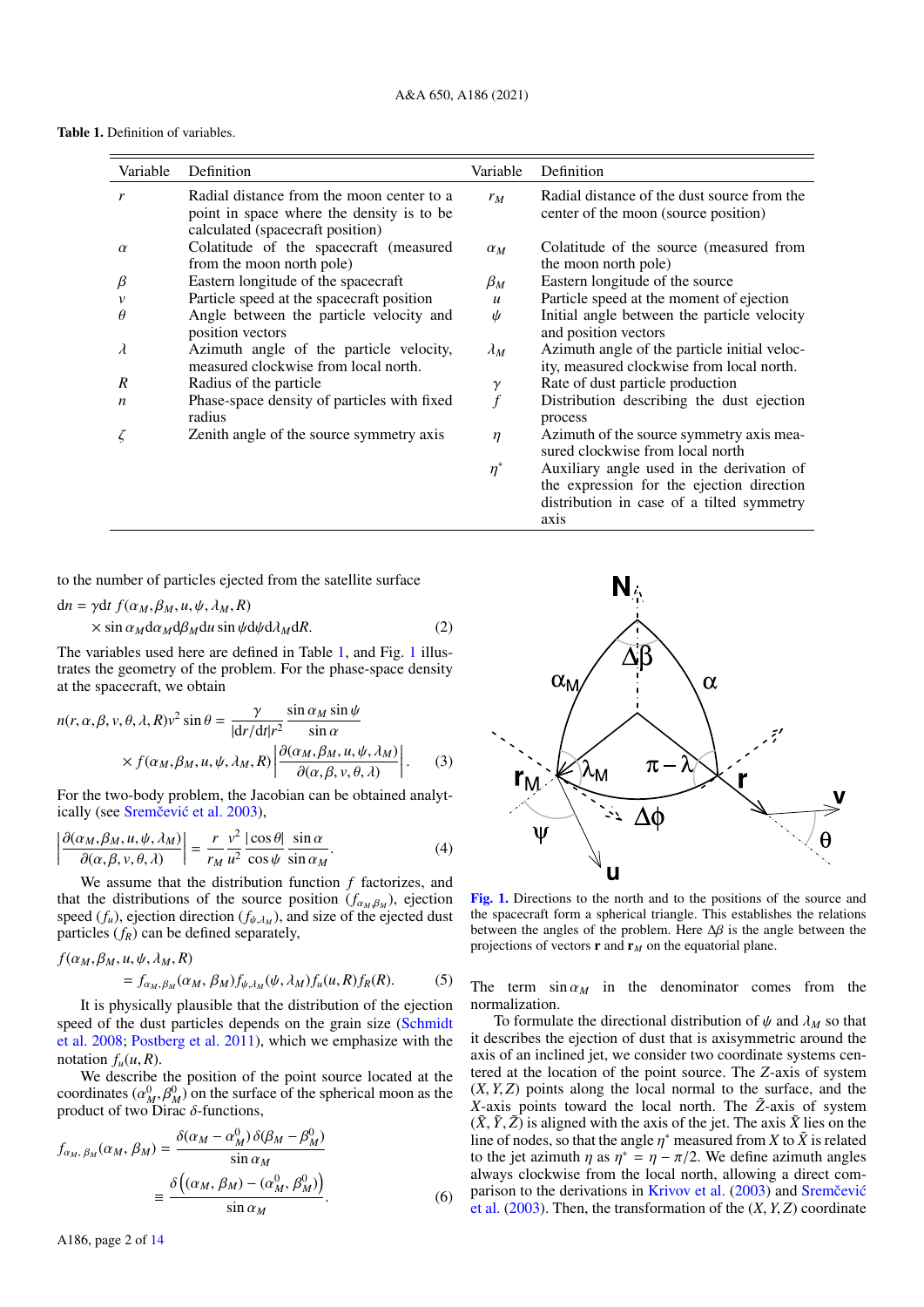I I I I I ļ



<span id="page-2-0"></span>[Fig. 2.](https://dexter.edpsciences.org/applet.php?DOI=10.1051/0004-6361/202140624&pdf_id=2) Two coordinate systems centered at the location of the dust source on the surface of a spherical body. The *<sup>Z</sup>*-axis of system (*X*, *<sup>Y</sup>*, *<sup>Z</sup>*) is normal to the surface, and  $X$  points to the local north. The  $\tilde{Z}$ -axis of the coordinate system  $(\tilde{X}, \tilde{Y}, \tilde{Z})$  is aligned with a jet that is tilted from the surface normal by an angle  $\zeta$ .

system to the  $(\tilde{X}, \tilde{Y}, \tilde{Z})$  coordinate system may be performed as two subsequent rotations, as shown in Fig. [2.](#page-2-0) The first rotation is clockwise around the *Z*-axis with angle  $\eta^*$ . The second rotation is counterclockwise around the  $\tilde{X}$ -axis with angle  $\zeta$ is counterclockwise around the  $\tilde{X}$ -axis with angle  $\zeta$ .

Let  $(\psi, \lambda_M)$  and  $(\tilde{\psi}, \tilde{\lambda}_M)$  be the polar angle and azimuth in the two systems  $(X, Y, Z)$  and  $(\tilde{X}, \tilde{Y}, \tilde{Z})$ , respectively. The distribution of the ejection direction we wish to use can be formulated in a simple manner in terms of the variables  $(\tilde{\psi}, \tilde{\lambda}_M)$  because the distribution is symmetrical with respect to the axis  $\tilde{Z}$ . However, in Eq. [\(3\)](#page-1-2) and in the formulae that are to be derived later in the course of solving the two-body problem, we have to deal with the angles  $(\psi, \lambda_M)$  that are defined in the local horizontal coordinate system. Therefore a replacement of the coordinates must be performed in the expression to obtain the distribution of  $\psi$ and  $\lambda_M$ , which can be used in further calculations. The desired function  $f_{\psi,\lambda_M}(\psi, \lambda_M)$  can be obtained by multiplication with the lacobian Jacobian,

$$
f_{\psi,\lambda_M}(\psi,\lambda_M)\sin\psi = f_{\tilde{\psi},\tilde{\lambda}_M}(\tilde{\psi},\tilde{\lambda}_M)\sin\tilde{\psi}\left|\frac{\partial(\tilde{\psi},\tilde{\lambda}_M)}{\partial(\psi,\lambda_M)}\right|.
$$
 (7)

To express  $\tilde{\psi}$  and  $\tilde{\lambda}_M$  through  $\psi$  and  $\lambda_M$ , we consider a unit vector k pointing in an arbitrary direction. In both coordinate systems the vector can be defined by Cartesian coordinates related to the corresponding polar coordinates as (we recall that  $\lambda_M$  and  $\lambda_M$ are azimuthal angles counted clockwise from the  $X$  and  $\tilde{X}$  axes, respectively)

$$
\mathbf{k} = \begin{pmatrix} k_1 \\ k_2 \\ k_3 \end{pmatrix} = \begin{pmatrix} \sin \psi \cos \lambda_M \\ -\sin \psi \sin \lambda_M \\ \cos \psi \end{pmatrix},
$$

$$
\mathbf{k} = \begin{pmatrix} \tilde{k}_1 \\ \tilde{k}_2 \\ \tilde{k}_3 \end{pmatrix} = \begin{pmatrix} \sin \tilde{\psi} \cos \tilde{\lambda}_M \\ -\sin \tilde{\psi} \sin \tilde{\lambda}_M \\ \cos \tilde{\psi} \end{pmatrix}.
$$
(8)

<span id="page-2-2"></span>The Cartesian coordinates of  $\bf{k}$  in the two systems are related through the rotation matrix, which can be expressed in terms of  $\eta$ ,

$$
\begin{pmatrix}\n\tilde{k}_1 \\
\tilde{k}_2 \\
\tilde{k}_3\n\end{pmatrix} = \begin{pmatrix}\n\sin \eta & \cos \eta & 0 \\
-\cos \eta \cos \zeta & \sin \eta \cos \zeta & \sin \zeta \\
\cos \eta \sin \zeta & -\sin \eta \sin \zeta & \cos \zeta\n\end{pmatrix} \begin{pmatrix}\nk_1 \\
k_2 \\
k_3\n\end{pmatrix}.
$$
\n(9)

Using Eqs.  $(8)$  and  $(9)$ , we obtain

$$
\tilde{\psi} = \arccos(\cos \zeta \cos \psi + \cos(\eta - \lambda_M) \sin \zeta \sin \psi),\tag{10}
$$

$$
\tilde{\lambda}_M = \arctan\left(\frac{\cos\zeta\sin\psi\cos(\eta - \lambda_M) - \sin\zeta\sin\psi}{\sin\psi\sin(\eta - \lambda_M)}\right). \tag{11}
$$

This gives the Jacobian

<span id="page-2-6"></span>
$$
\frac{\partial(\tilde{\psi}, \tilde{\lambda}_M)}{\partial(\psi, \lambda_M)}\Big| = 4 \sin \psi / [10 - 2 \cos 2\psi - 3 \cos 2(\psi - \zeta) \n- 2 \cos 2\zeta - 3 \cos 2(\psi + \zeta) - 8 \cos 2(\lambda_M - \eta) \sin^2 \zeta \sin^2 \psi \n- 8 \cos(\lambda_M - \eta) \sin 2\zeta \sin 2\psi]^{1/2}.
$$
\n(12)

## <span id="page-2-5"></span>2.2. Integration

To compute the density of dust at the point  $(r, \alpha, \beta)$ , we must integrate Eq. [\(3\)](#page-1-2) over all possible velocities and over all possible particle sizes,

$$
n(r, \alpha, \beta, R_{\min} < R < R_{\max})
$$
  
=  $\frac{\gamma}{rr_M} \int_{v_{\min}}^{v_{\max}} dv \int_0^{\pi} d\theta \int_0^{2\pi} d\lambda \frac{v}{u^2} G_u^p(R_{\min}, R_{\max})$   
 $\times \frac{f_{\psi, \lambda_M}(\psi, \lambda_M) \sin \psi}{\cos \psi} \frac{\delta((\alpha_M(\theta, \lambda), \beta_M(\theta, \lambda)) - (\alpha_M^0, \beta_M^0))}{\sin \alpha_M}.$  (13)

<span id="page-2-7"></span><span id="page-2-3"></span>Here,

$$
G_u^p(R_{\min}, R_{\max}) \equiv \int_{R_{\min}}^{R_{\max}} dR f_R(R) f_u(u, R) R^p
$$
 (14)

is defined in a similar way as in [Postberg et al.](#page-12-8) [\(2011\)](#page-12-8). The parameter *p* defines the moment of the size distribution related to the quantity we are interested in. Using  $p = 0$ , we obtain the number density of particles in the specified range of sizes. Setting  $p = 1$  gives the average radius of the grains per unit volume. For  $p = 2$  we obtain the average cross section of the dust particles per volume. This setting is used below to compute the geometrical optical depth of the dust population. Finally,  $p = 3$ gives the average volume occupied by dust grains per unit volume. This setting is used to compute the mass density of the dust. For more details of the evaluation of  $G_{\mu}^p(R_{\text{min}}, R_{\text{max}})$ , see<br>Appendix B, We replace variables in the argument of the  $\delta$  func-Appendix [B.](#page-13-1) We replace variables in the argument of the  $\delta$  function in Eq.  $(13)$  as

$$
\int_0^{\pi} d\theta \int_0^{2\pi} d\lambda \delta \left( (\alpha_M(\theta, \lambda), \beta_M(\theta, \lambda)) - (\alpha_M^0, \beta_M^0) \right) F(\theta, \lambda)
$$

$$
= \sum_i \frac{F(\theta_i^*, \lambda_i^*)}{\left| \frac{\partial(\alpha_M \beta_M)}{\partial(\theta, \lambda)} \right|_{\theta_i^*, \lambda_i^*}} . \tag{15}
$$

to integrate over  $\theta$  and  $\lambda$  analytically. Equation [\(15\)](#page-2-4) is derived in greater detail in Appendix [A.](#page-13-2) Here,  $F(\theta, \lambda)$  represents the inte-grand of Eq. [\(13\)](#page-2-3), while  $\theta_i$  and  $\lambda_i$  are the roots of the equation

<span id="page-2-1"></span>
$$
\alpha_M(\theta_i^*, \lambda_i^*) = \alpha_M^0, \quad \beta_M(\theta_i^*, \lambda_i^*) = \beta_M^0.
$$
\n(16)

<span id="page-2-4"></span>A186, page 3 of [14](#page-13-0)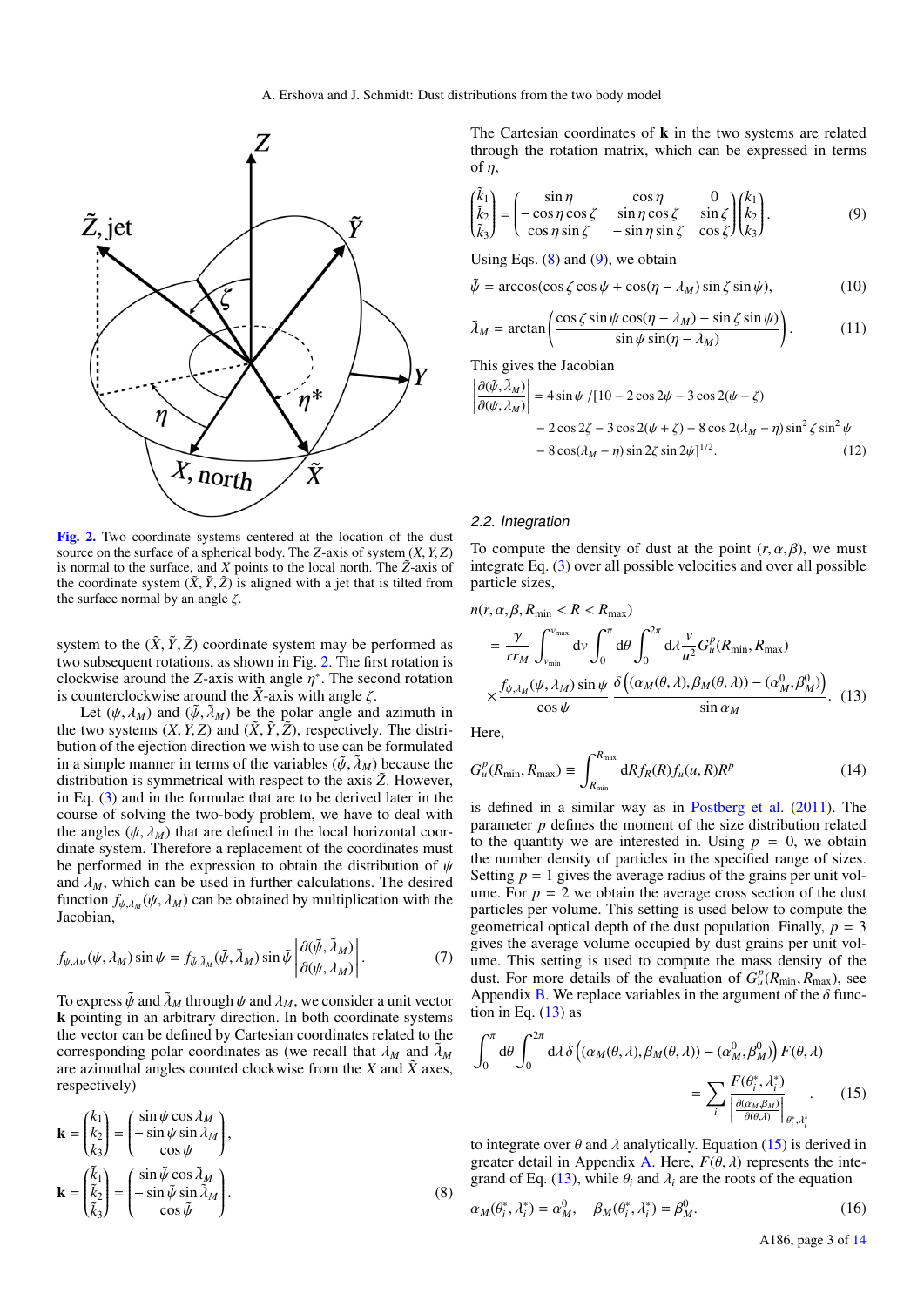All the necessary dependencies between the variables in question can be found from spherical trigonometry [\(Krivov et al.](#page-12-6) [2003;](#page-12-6) Sremčević et al. [2003\)](#page-12-7), for instance,

$$
\alpha_M = \arccos(\cos\alpha\cos\Delta\phi(\theta) - \sin\alpha\sin\Delta\phi(\theta)\cos\lambda)
$$
 (17)

<span id="page-3-1"></span>and

$$
\beta_M = \beta \pm \arcsin\left(\frac{\sin \Delta\phi(\theta) \sin \lambda}{\sin \alpha_M(\theta, \lambda)}\right).
$$
 (18)

The spherical triangle used to obtain these relations is shown in Fig. [1.](#page-1-1) The angle  $\Delta \phi$  is the angle between the position vectors of the spacecraft and the source location on the moon. Because θ enters expressions [\(17\)](#page-3-0) and [\(18\)](#page-3-1) only through <sup>∆</sup>φ, the partial derivatives of  $\alpha_M$  and  $\beta_M$  with respect to  $\theta$  can be computed as partial derivatives with respect to  $\Delta \phi$  multiplied by  $\partial \Delta \phi / \partial \theta$ . The Jacobian reads

$$
\left| \frac{\partial(\alpha_M, \beta_M)}{\partial(\theta, \lambda)} \right| = \frac{\sin \Delta \phi}{\sin \alpha_M} \left| \frac{\partial \Delta \phi}{\partial \theta} \right|,
$$
\n(19)

and our final formula is

$$
n(r, \alpha, \beta, R_{\min} < R < R_{\max}) = \frac{\gamma}{rr_M \sin \Delta \phi} \int_{v_{\min}}^{v_{\max}} dv \frac{v}{u^2} G_u^p(R_{\min}, R_{\max}) \times \sum_i \frac{f_{\psi, \lambda_M}(\psi_i, \lambda_{Mi}) \sin \psi_i}{\cos \psi_i} \left| \frac{\partial \Delta \phi}{\partial \theta} \right|_{\theta_i^*}^{-1} . \tag{20}
$$

The integration over *v* must be carried out numerically. The lower integration limit is restricted by the minimum energy, or minimum semimajor axis, of the orbits that pass through the two points  $(r_M, \alpha_M, \beta_M)$  and  $(r, \alpha, \beta)$ . It is obtained from

$$
v_{\min} = \sqrt{GM\left(\frac{2}{r} - \frac{1}{a_{\min}}\right)},\tag{21}
$$

<span id="page-3-10"></span>where

$$
a_{\min} = \frac{r + r_M}{4} + \frac{1}{2} \sqrt{\frac{r^2 + r_M^2}{4} - \frac{rr_M \cos \Delta \phi}{2}}.
$$
 (22)

The upper limit is constrained by the maximum ejection speed,

$$
v_{\text{max}} = \sqrt{u_{\text{max}}^2 + 2GM\left(\frac{1}{r} - \frac{1}{r_M}\right)}.
$$
 (23)

The angle  $\Delta\phi$  in the expressions above is the angle between the position vector of the dust source,  $\mathbf{r}_M$ , and the position vector of the spacecraft, r. For a fixed position of the source and spacecraft, the angle <sup>∆</sup>φ is also fixed, but it formally depends on *<sup>v</sup>* and θ. In the integrand of Eq. [\(20\)](#page-3-2), the value *<sup>v</sup>* is given and <sup>∆</sup>φ(θ) is a function of the variable  $\theta$  alone. From the conservation equations of the two-body problem, we obtain

$$
\tilde{p} = 2\tilde{r}^2 \tilde{v}^2 \sin^2 \theta,\tag{24}
$$

$$
e^2 = 1 + 4\tilde{r}^2 \tilde{v}^2 \sin^2 \theta \left(\tilde{v}^2 - \frac{1}{\tilde{r}}\right),\tag{25}
$$

$$
\cos \phi_M = \frac{1}{e} \left( \frac{\tilde{p}}{1} - 1 \right),\tag{26}
$$

$$
\cos \phi = \frac{1}{e} \left( \frac{\tilde{p}}{\tilde{r}} - 1 \right),\tag{27}
$$

<span id="page-3-4"></span>
$$
\Delta \phi = \phi - \phi_M,\tag{28}
$$

<span id="page-3-0"></span>which give the relation between  $\Delta \phi$  and  $\theta$ . Following the nota-tional convention of [Krivov et al.](#page-12-6)  $(2003)$ , we use dimensionless variables  $\tilde{r} = r/r_M$  and  $\tilde{v} = v/v_{\text{escape}}$ , where  $v_{\text{escape}}$  is the escape velocity on the satellite surface. The angles  $\phi$  and  $\phi_M$  are the true anomalies at  $\mathbf{r}$  and  $\mathbf{r}_M$ , respectively.

Equations  $(24)$ – $(28)$  can be used to calculate the partial derivative  $\partial \Delta \phi / \partial \theta$ . However, it is not possible to reverse these expressions to obtain  $\theta$  from a given value of  $\Delta \phi$  analytically. The desired  $\theta_i^*$  are the values of  $\theta$  that (for a given *v*) lead to a  $\Delta \phi$  satisfying Eqs. (17) and (18). We use a geometrical approach  $\Delta\phi$  satisfying Eqs. [\(17\)](#page-3-0) and [\(18\)](#page-3-1). We use a geometrical approach to calculate all possible  $\theta_i^*$ . We consider the two-body problem, therefore the motion is restricted to a plane. We define a twotherefore the motion is restricted to a plane. We define a twodimensional coordinate system in the plane containing the vectors  $\bf{r}$  and  $\bf{r}_M$ . The origin is located at the moon center and  $\bf{r}$ points along the *x*-axis. We know the lengths of  $\mathbf{r}$  and  $\mathbf{r}_M$  as well as the angle  $\Delta \phi$  between them. Then the coordinates of the vectors **r** and **r**<sub>M</sub> in the plane are  $(r, 0)$  and  $(r_M \cos \Delta\phi, r_M \sin \Delta\phi)$ .

We wish to obtain  $\theta$ , which is the angle between **r** and the grain velocity vector, which is tangential to the particle trajectory at the point r. This angle can be calculated when we know the equation of the trajectory, which is either an ellipse or a hyperbola. At this step (calculating the integrand of Eq.  $(20)$ ), we know the value of the particle speed and the distance to the moon center, which determines the orbital energy, and thus, the semimajor axis *a*. We also know whether the particle moves along an ellipse (negative orbital engery) or along a hyperbola (positive orbital energy).

<span id="page-3-9"></span><span id="page-3-2"></span>We first consider the case of an ellipse (Fig. [3\)](#page-4-0). One of the focal points  $(F_1)$  is located in the origin, which is the center of the moon. To draw the ellipse, we must find the position of the second focus. At each point of the ellipse, the sum of the distances to the focal points is a constant equal to 2*a*. Therefore the second focus must be removed from point **r** by  $2a - r$  and from point  $\mathbf{r}_M$  by 2*a*−*r<sub>M</sub>*. These conditions are met at the intersection points of two circles centered at **r** and  $\mathbf{r}_M$  with radii 2*a* − *r* and  $2a - r_M$ , respectively.

<span id="page-3-5"></span>This leads to the conditions

$$
(x - r_M \cos \Delta \phi)^2 + (y - r_M \sin \Delta \phi)^2 = (2a - r_M)^2,
$$
  

$$
(x - r)^2 + y^2 = (2a - r)^2.
$$
 (29)

By solving the system of Eq. [\(29\)](#page-3-5), we find two possible positions for the second focal point,  $F_2^1$  and  $F_2^2$ . In either case, we can calculate the eccentricity *e* of the ellipse, the true anomaly at point **r**, and, finally, the two solutions for  $\theta$  using Eqs. [\(30\)](#page-3-6)–[\(33\)](#page-3-7). Knowing  $\cos \phi_M$  is sufficient to obtain  $\phi_M$  because we know that the ejection point  $\mathbf{r}_M$  cannot have a true anomaly  $\phi_M > \pi$ . We have

<span id="page-3-6"></span>
$$
e = \frac{|\overline{F_2 F_1}|}{2a},\tag{30}
$$

<span id="page-3-3"></span>
$$
\cos \phi_M = \frac{\overline{F_2 F_1} \cdot \mathbf{r}_M}{|\overline{F_2 F_1}| r_M},\tag{31}
$$

<span id="page-3-8"></span>
$$
\phi = \phi_M + \Delta \phi, \tag{32}
$$

<span id="page-3-7"></span>
$$
\theta = \frac{\pi}{2} - \arctan \frac{e \sin \phi}{\sqrt{1 + e \cos \phi}},
$$
\n(33)

These equations determine the solutions  $\theta_i^*$  used in Eq. [\(20\)](#page-3-2) if the particle travels from  $\mathbf{r}_k$  to  $\mathbf{r}_k$  along the shorter arc of the ellipse particle travels from  $r_M$  to  $r$  along the shorter arc of the ellipse. However, there are cases when a particle reaches **r** over an arc of  $2\pi - \Delta\phi$  (Fig. [5\)](#page-5-1), leaving  $\mathbf{r}_{\mathbf{M}}$  in the opposite direction. To distinguish this case, we must recalculate *r* from the obtained

A186, page 4 of [14](#page-13-0)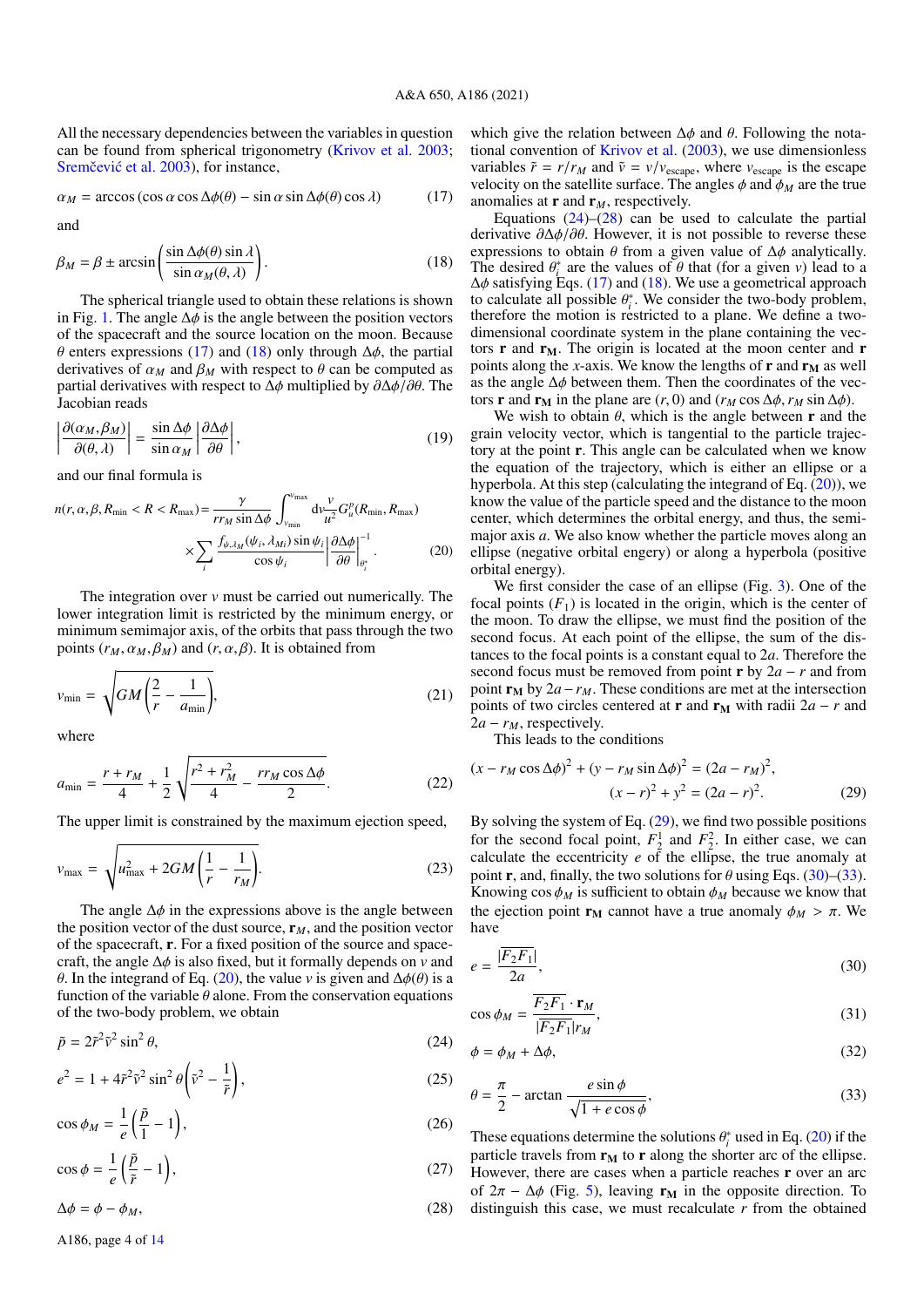

<span id="page-4-0"></span>[Fig. 3.](https://dexter.edpsciences.org/applet.php?DOI=10.1051/0004-6361/202140624&pdf_id=3) Finding the second focus for an elliptic trajectory and the solutions for  $\theta_i^*$ .

value for  $\phi$  using

$$
r = \frac{a(1 - e^2)}{1 + e \cos \phi}.
$$
\n
$$
(34)
$$

and verify that it matches the starting value for *r* that we used to obtain  $\phi$ . If this is not the case, then  $\Delta\phi$  in Eq. [\(32\)](#page-3-8) must be replaced by  $2\pi - \Delta\phi$ , which corresponds to the motion along the same ellipse, but in the opposite direction. This case is relatively rare, and in the examples we explored was only encountered at large distances from the source.

In case of hyperbolic motion  $(a < 0, Fig. 4)$  $(a < 0, Fig. 4)$ , we follow almost the same line. For every point on a hyperbola, the difference between the distances to the focal points is the same. Because  $r_M$  and  $r$  must be distances to the nearest focus, the system of equations for the coordinates of the second focal point reads

$$
(x - r_M \cos \Delta \phi)^2 + (y - r_M \sin \Delta \phi)^2 = (r_M + 2|a|)^2,
$$
  

$$
(x - r)^2 + y^2 = (r + 2|a|)^2.
$$
 (35)

Equations  $(30)$ [–33](#page-3-7) remain the same for the hyperbolic case. However, when the coordinates of the second focus are found, we must make sure that the particle does not pass the pericenter on its way from  $r_M$  to r. For this purpose, we verify that the points  $\mathbf{r}_M$  and  $\mathbf{r}$  lie on the same side of the line  $F_1F_2$ . If this condition is not satisfied, the solution is rejected. In Fig. [4](#page-4-1) the hyperbola with second focus at the point  $F_2^2$  does not meet this condition. Therefore only one hyperbolic trajectory is possible to get from  $r_M$  to r. Furthermore, the motion along the hyperbola is possible only in one direction. The value for  $\sin \phi$  is always positive and  $\Delta \phi = \phi - \phi_M$ .

The values of  $\lambda_i$  can be inferred from spherical trigonometry. The two solutions can be either identical or they differ by 180<sup>°</sup> because the motion is restricted to a plane,

$$
\cos \lambda = \frac{\cos \alpha_M \cos \Delta \phi - \cos \alpha}{\sin \alpha_M \sin \Delta \phi},
$$
\n(36)

<span id="page-4-2"></span>
$$
\sin \lambda = \pm \frac{\sin \alpha_M \sin(\beta - \beta_M)}{\sin \Delta \phi}.
$$
\n(37)

The sign in Eq.  $(37)$  depends on the specific orientation of **r** and  $r_M$  relative to the direction of zero-longitude. When the particle



<span id="page-4-1"></span>[Fig. 4.](https://dexter.edpsciences.org/applet.php?DOI=10.1051/0004-6361/202140624&pdf_id=4) Finding the second focus for an hyperbolic trajectory and the solutions for  $\theta_i^*$ . Only  $\theta_1^*$  corresponds to a physically possible trajectory.

travels from  $\mathbf{r}_{\mathbf{M}}$  to  $\mathbf{r}$  over the angle of  $2\pi - \Delta\phi$ , the signs of sin  $\lambda$ and cos  $\lambda$  both change because the sign of the sin  $\Delta \phi$  term in the denominator changes.

As soon as the values of  $(v, \theta_i^*, \lambda_i)$  that satisfy the orbital<br>metry are known they may be used to calculate the corregeometry are known, they may be used to calculate the corresponding  $(u, \psi_i, \lambda_{Mi})$  from Eqs. [\(38\)](#page-4-3)–[\(41\)](#page-4-4) and the integrand in Eq. (20) is fully determined Eq. [\(20\)](#page-3-2) is fully determined,

<span id="page-4-3"></span>
$$
u = \sqrt{v_{\text{escape}}^2 + 2\left(\frac{v^2}{2} - \frac{GM}{r}\right)},\tag{38}
$$

$$
\sin \psi = \frac{rv}{r_M u} \sin \theta,\tag{39}
$$

$$
\sin \lambda_M = \frac{\sin \alpha \sin \lambda}{\sin \alpha_M},\tag{40}
$$

<span id="page-4-4"></span>
$$
\cos \lambda_M = \frac{\cos \alpha - \cos \alpha_M \cos \Delta \phi}{\sin \alpha_M \sin \Delta \phi}.
$$
 (41)

## 2.3. Nonstationary case

Nonstationary dust ejection can be modeled by allowing a timedependent production rate  $\gamma$  in Eq. [\(20\)](#page-3-2) that will result in a timedependent spatial distribution of the dust. When we determine the orbital geometry for a fixed velocity value at the given point in space (Sect. [2.2\)](#page-2-5), the time  $\Delta t$  required for traveling from  $\mathbf{r}_{\mathbf{M}}$  to r along the Keplerian orbit can be calculated from Kepler's equation. Thus, we know that the properties of the dust configuration at location r and time *t* are caused by the production of dust at the source location  $\mathbf{r}_{\mathbf{M}}$  with the rate  $\gamma(t - \Delta t)$ . In this case, the production rate cannot be put outside the integral and Eq. [\(20\)](#page-3-2) becomes

<span id="page-4-5"></span>
$$
n(r, \alpha, \beta, R_{\min} < R < R_{\max}, t)
$$
\n
$$
= \frac{1}{rr_M \sin \Delta \phi} \int_{v_{\min}}^{v_{\max}} dv \frac{v}{u^2} G_u^p(R_{\min}, R_{\max})
$$
\n
$$
\times \sum_i \gamma(t - \Delta t_i) \frac{f_{\psi, \lambda_M}(\psi_i, \lambda_{Mi}) \sin \psi_i}{\cos \psi_i} \left| \frac{\partial \Delta \phi}{\partial \theta} \right|_{\theta_i^*}^{-1} .
$$
\n
$$
(42)
$$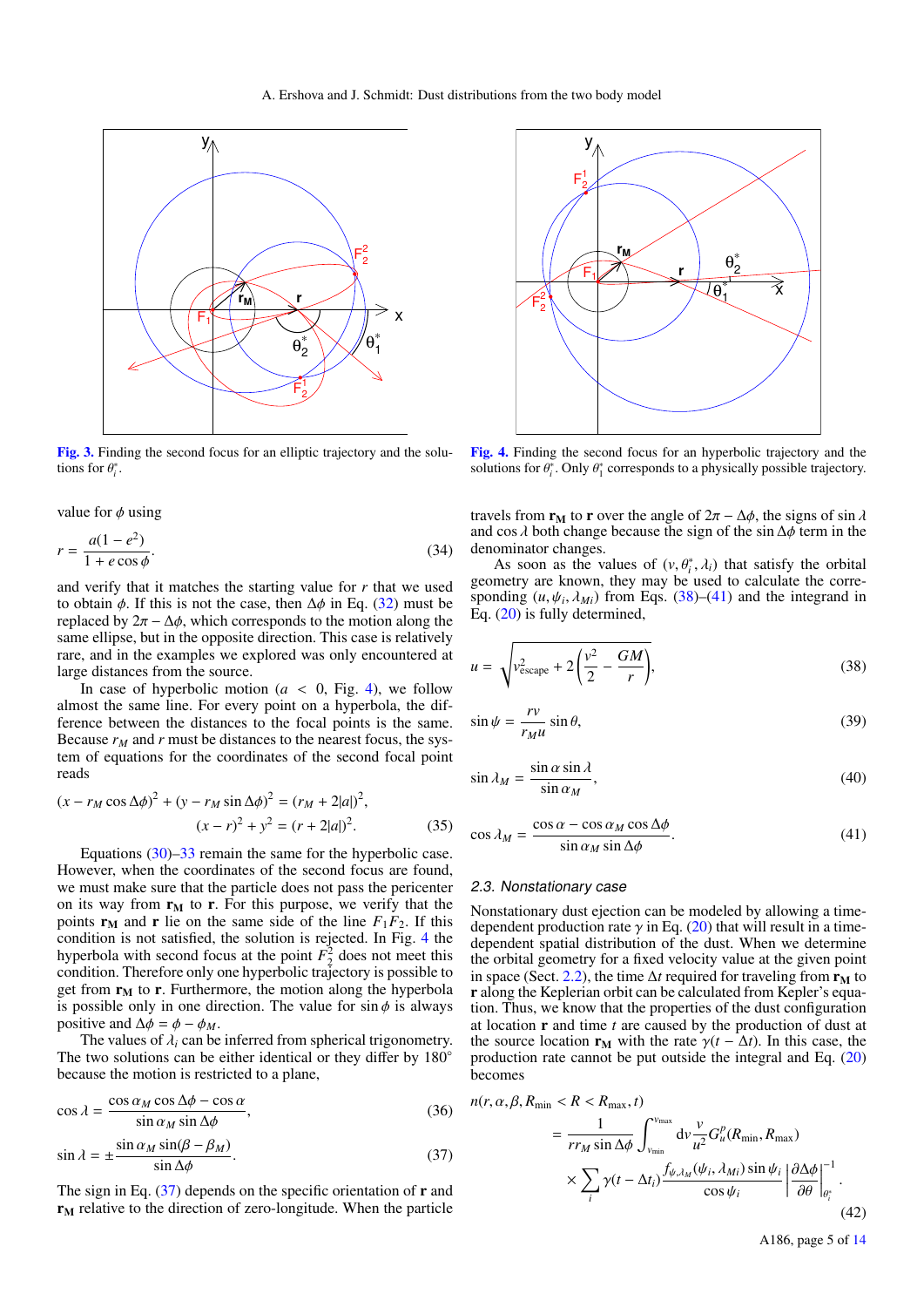

<span id="page-5-1"></span>[Fig. 5.](https://dexter.edpsciences.org/applet.php?DOI=10.1051/0004-6361/202140624&pdf_id=5) Case when  $\Delta \phi$  should be replaced by  $2\pi - \Delta \phi$ .

The two solutions for ∆*t<sup>i</sup>* follow from Kepler's equation using the two solutions for eccentricity from Eq.  $(30)$  and computing the eccentric anomaly with the half-angle formula from the true anomaly given by Eq. [\(32\)](#page-3-8).

## <span id="page-5-3"></span>2.4. Singularities of the coordinates

There are coordinates for which solutions of Eqs. [\(20\)](#page-3-2) or [\(42\)](#page-4-5) cannot be obtained (see Table [2\)](#page-6-0). The problem arises from the use of a spherical coordinate system. In practice, it is possible to avoid the singularities by carefully choosing the pole axis of the coordinate system after the source location and the detector position of interest are known. If coordinates close to the singularities need to be evaluated, then the stability and accuracy of the numerical integration becomes a challenge. However, doubleprecision calculations allow approaching the singular angles as close as 10<sup>−</sup><sup>4</sup> radians. This difference from the values listed in Table [2](#page-6-0) can be considered safe, and with a possible moderate loss of accuracy, the model can be applied within an even closer vicinity of the singularities.

## <span id="page-5-0"></span>**3. Numerical integration**

In this section we present and discuss the algorithm for the numerical solution of Eqs. [\(20\)](#page-3-2) and [\(42\)](#page-4-5). We have implemented this algorithm in a code written in Fortran-95, which we call dust distribution (DUDI). The source code with technical documentation and instructions for usage and compilation is freely available under the GNU General Public License<sup>[2](#page-5-2)</sup>. The *makefile* provided for compilation uses the *gfortran* compiler. DUDI can be compiled and run without installing additional libraries. The library of *OpenMP*, which is used to speed the computation up, is included in the compiler.

DUDI allows us to compute the number density of dust or related quantities at given points in space as a mean radius, average cross section, or mass density of the dust grains ejected from the surface of a spherical body without an atmosphere. The input data are the spacecraft coordinates, the properties of the source (i.e., the location and the distributions of the direction and speed of the ejection) and the three parameters of  $G_u^p$ .

The first preliminary step is to calculate  $G_u^p$  on a grid of *u*-values. The array of pairs  $(u, G_u^p)$  is later used to interpolate  $G^p(R_{min}, R_{max})$  for the actually required value *u* under the inte- $G_{\mu}^p(R_{\text{min}}, R_{\text{max}})$  for the actually required value *u* under the inte-<br>grand of Fos. (20) or (42). The second preliminary step is to grand of Eqs. [\(20\)](#page-3-2) or [\(42\)](#page-4-5). The second preliminary step is to compute the values of  $\Delta \phi$  and  $\Delta \beta$  for the given positions of the source and the spacecraft.

Then we proceed directly to the numerical evaluation of the integral over velocity in Eq. [\(20\)](#page-3-2) in the stationary case, or Eq. [\(42\)](#page-4-5) if there is a time-dependence. The ejection speed distribution implies a certain lower limit for the possible ejection speed  $u_{\text{min}}$ . At any point **r**, this minimum ejection velocity restricts the corresponding minimum velocity at spacecraft position  $v_{\text{min}}^0$ , which may be higher than the lower integration limit given by Eqs.  $(21)$ – $(22)$ . The actual numerical integration is performed over the interval where  $(v_{\text{min}}, v_{\text{max}})$  and  $(v_{\text{min}}^0, v_{\text{max}})$ <br>overlap. The minimum and maximum ejection speed  $u_{\text{max}}$  and overlap. The minimum and maximum ejection speed  $u_{\text{min}}$  and  $u_{\text{max}}$  (in m s<sup>-1</sup>) must be explicitly specified as a property of the dust source, along with the expression for the ejection speed distribution.

At each step of the integration, we find for a given *v*, *r*, and  $\Delta\phi$  the solutions for the angles  $\theta$  and  $\lambda$  as described in Sect. [2.2.](#page-2-5) We control the accuracy of the solution for  $\theta$  by recalculating the value of  $\Delta\phi$  from Eqs. [\(24\)](#page-3-3)–[\(28\)](#page-3-4) and comparing it to the starting value of <sup>∆</sup>φ as given by the positions of the dust source and the spacecraft. We require the difference between the two values of  $\Delta\phi$  to be smaller than  $10^{-4}\Delta\phi$ . In most cases the accuracy is much better, but it may degrade for certain values of *v* near the singularities of the coordinates (see Sect. [2.4\)](#page-5-3) or when  $r \approx r_M$ . Even for poor accuracy for  $\theta$ , this means that the accuracy decreases only for one or two integration steps. The error in the final result is smaller. We consider the relative accuracy of  $10^{-4}$  sufficient for the  $\theta$  solutions. If it is worse, a warning is produced by the program produced by the program.

We divide the integration domain into two regions as  $(v_{\text{min}}, v_{\text{par}})$  and  $(v_{\text{par}}, v_{\text{max}})$  to obtain the number density of the particles on elliptic and hyperbolic (escaping) trajectories separately. Here  $v_{\text{par}}$  (the subscript stands for "parabolic") is the minimum escape velocity at radial distance *r*.

When  $v_{\text{min}} > v_{\text{min}}^0$ , the integrand in Eq. [\(20\)](#page-3-2) has a pole at  $v_{\text{min}}$ . We replace  $v_{\text{min}}$  from Eq. (21) with  $v_{\text{min}} + \Delta$  where  $v = v_{\text{min}}$ . We replace  $v_{\text{min}}$  from Eq. [\(21\)](#page-3-9) with  $v_{\text{min}} + \Delta$ , where  $\Delta$  = 10<sup>-10</sup> has turned out to be a good choice to evaluate the integrand near the pole to reasonable accuracy in a stable manner. To better resolve the pole, we additionally subdivide the elliptic part of the integral into two parts that are treated separately. The first integration subinterval is  $(v_{\min}, v_1)$ , where  $v_1 = v_{\text{min}} + 10^{-4} (v_{\text{par}} - v_{\text{min}})$  is the domain that contains the pole. Here integration is performed using the trapezoidal rule with a large number of supports that become denser toward  $v_{\text{min}}$  as

<span id="page-5-4"></span>
$$
v_i = v_{\min} + \left(\frac{i}{N}\right)^k (v_1 - v_{\min}),\tag{43}
$$

where *N* is the number of supports. Then we use the Gauss-Legendre quadrature of a moderate order to compute the integral from  $v_1$  to  $v_{\text{par}}$ . The integration over the hyperbolic velocities is also performed with a Gauss-Legendre quadrature. The choice of the quadrature order depends on the integration domain and ejection speed distribution. The nodes and weights of the Gauss-Legendre formula are tabulated in our code for the following orders: 5, 10, 20, 30, 40, and 50.

<span id="page-5-2"></span><https://github.com/Veyza/dudi>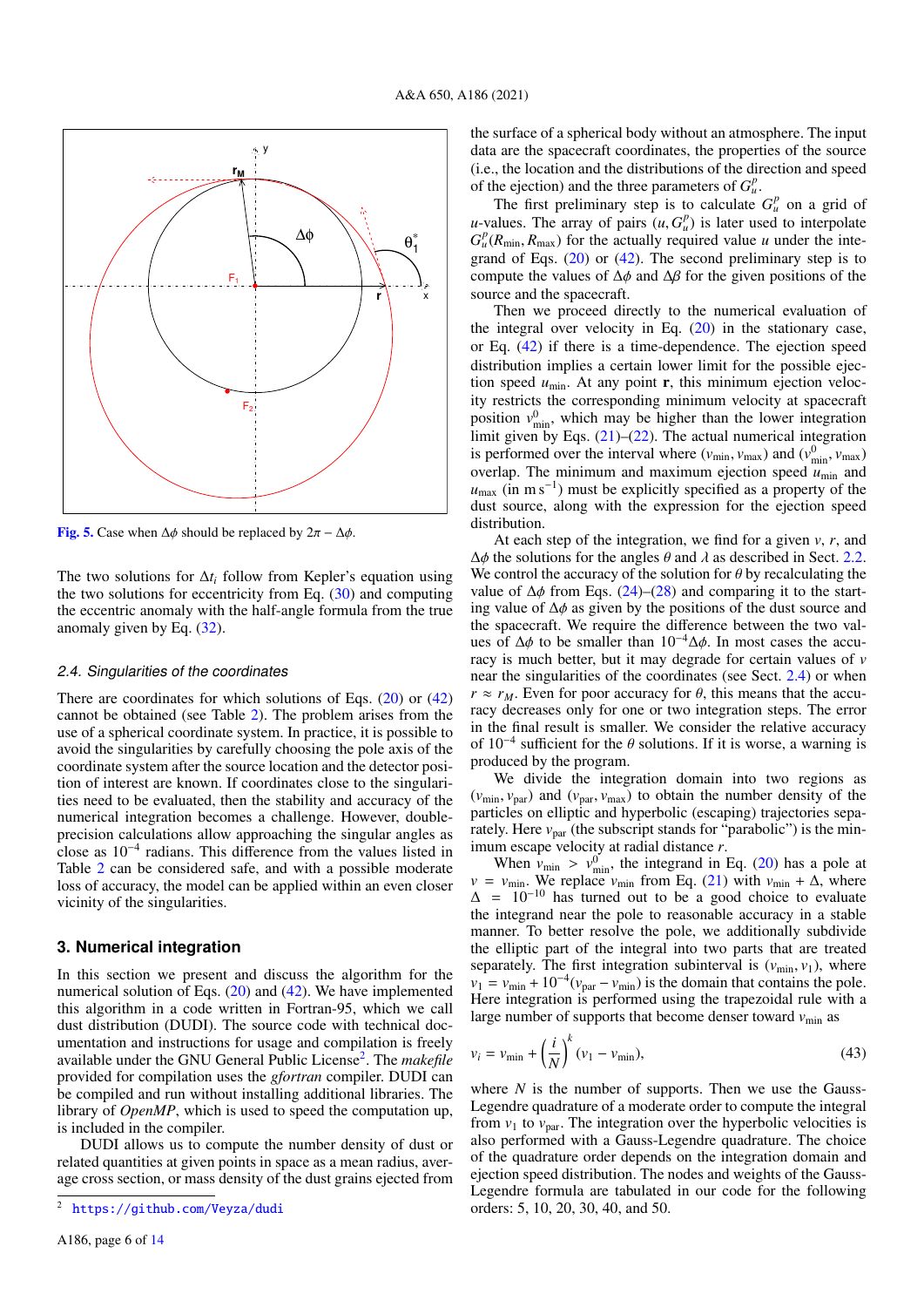<span id="page-6-0"></span>Table 2. Coordinate singularities of the model.

| Variable value               | Physical and geometrical meaning                                          |  |
|------------------------------|---------------------------------------------------------------------------|--|
| $\alpha_M=0^\circ$           | Point source of dust is located at the north or south pole,               |  |
| $\alpha_M = 180^\circ$       | its latitude is not defined, and no spherical triangle from Fig. 1 exists |  |
| $\alpha = 0^{\circ}$         | Spacecraft is located directly above the north or south pole,             |  |
| $\alpha = 180^{\circ}$       | its latitude is not defined, no spherical triangle from Fig. 1 exists     |  |
| $\beta = \beta_M$            | Spacecraft has the same longitude                                         |  |
| $(\Delta \beta = 0^{\circ})$ | as the source. No spherical triangle from Fig. 1 exists                   |  |
| $\Delta \phi = 0^{\circ}$    | Spacecraft position, source position, and moon center                     |  |
| $\Delta\phi = 180^\circ$     | are on a straight line. No spherical triangle from Fig. 1 exists          |  |
|                              | and the orbit geometry (Figs. $3$ and $4$ ) is undefined                  |  |
| $\psi = z$ ,                 | A particle is ejected exactly along                                       |  |
| $z \neq 0^{\circ}$           | the jet axis, the azimuth of ejection is undefined, and the Jacobian      |  |
|                              | in Eq. $(12)$ diverges                                                    |  |



[Fig. 6.](https://dexter.edpsciences.org/applet.php?DOI=10.1051/0004-6361/202140624&pdf_id=6) Pole at  $v = v_{\text{min}}$ .

<span id="page-6-1"></span>

<span id="page-6-3"></span>[Fig. 7.](https://dexter.edpsciences.org/applet.php?DOI=10.1051/0004-6361/202140624&pdf_id=7) Integrand from Eq. [\(20\)](#page-3-2) for an ejection speed distribution that favors low velocities.

Figures [6–](#page-6-1)[9](#page-6-2) show examples for the behavior of the integrand in the three domains. Depending on the choice of the ejection speed distribution  $f_u(u, R)$ , the integrand may decrease (Fig. [7\)](#page-6-3) or increase (Fig. [8\)](#page-6-4) toward higher velocities. Remarkably, the integrand can jump at  $v = v_{\text{par}}$  (Fig. [9\)](#page-6-2) if a significant part of the dust number density is due to the particles on their way back to the moon after passage of their apocenter,

The sharpness of the pole varies. At each integration step, the given velocity  $v$  determines the values of  $\theta$  that enter the integrand of Eq. [\(20\)](#page-3-2) through the derivative  $\partial \Delta \phi / \partial \theta$  and  $\psi(\theta)$ . The latter is needed to compute the ejection angle distribution  $f_{\psi,\lambda_M}(\psi, \lambda_M)$ . The factor  $\partial \Delta \phi / \partial \theta$  is the reason for the pole. Its value depends on  $\theta$  and on the spacecraft position relative to the value depends on  $\theta$  and on the spacecraft position relative to the source. The pole is less strongly peaked if the value of  $\psi(\theta)$  corresponds to a very unlikely ejection direction. Thus, the sharpness of the pole depends on the spacecraft position relative to the source position and also on the ejection angle distribution, and so does the number of integration steps required to achieve a given accuracy goal.



<span id="page-6-4"></span>[Fig. 8.](https://dexter.edpsciences.org/applet.php?DOI=10.1051/0004-6361/202140624&pdf_id=8) Integrand from Eq. [\(20\)](#page-3-2) for an ejection speed distribution that favors high velocities.



<span id="page-6-2"></span>[Fig. 9.](https://dexter.edpsciences.org/applet.php?DOI=10.1051/0004-6361/202140624&pdf_id=9) Integrand from Eq. [\(20\)](#page-3-2). A high abundance of dust falling back causes a jump at the transition from the elliptic to the hyperbolic case.

The accuracy can be estimated from Eq. [\(44\)](#page-6-5), where *P* is the value of the pole integral (between  $v_{\text{min}}$  and  $v_1$ ) obtained with *N* steps for the integration with the trapezoidal rule, and  $N_{\text{max}}$ is the maximum reasonable number of steps.  $N_{\text{max}}$  is limited by accumulated rounding errors, and we determine its value in test integrations.  $I(N_{\text{max}})$  is the sum of  $P(N_{\text{max}})$  and the remaining part of the integral between  $v_1$  and  $v_{\text{max}}$ . In this way, we can quantify the discrepancy induced by the pole integration in the final result,

<span id="page-6-5"></span>
$$
\epsilon(N) = |P(N) - P(N_{\text{max}})|/I(N_{\text{max}}). \tag{44}
$$

We require  $\epsilon \leq 10^{-3}$  and perform tests to determine the responding number of pole integration steps N necessary to corresponding number of pole integration steps *N* necessary to achieve this goal. This number we compute for different spacecraft positions relative to the source and to the axis of ejection symmetry (the polar angle in the coordinate system  $\tilde{X}\tilde{Y}\tilde{Z}$ in Fig. [2,](#page-2-0) in the following denoted by  $\xi$ ). We adopt

$$
f_{\tilde{\psi},\tilde{\lambda}_M}(\tilde{\psi},\tilde{\lambda}_M)\sin\tilde{\psi} = e^{-(\tilde{\psi}-\tilde{\psi}_{\text{max}})^2/2\omega^2}\frac{\sin\tilde{\psi}}{2\pi}.
$$
 (45)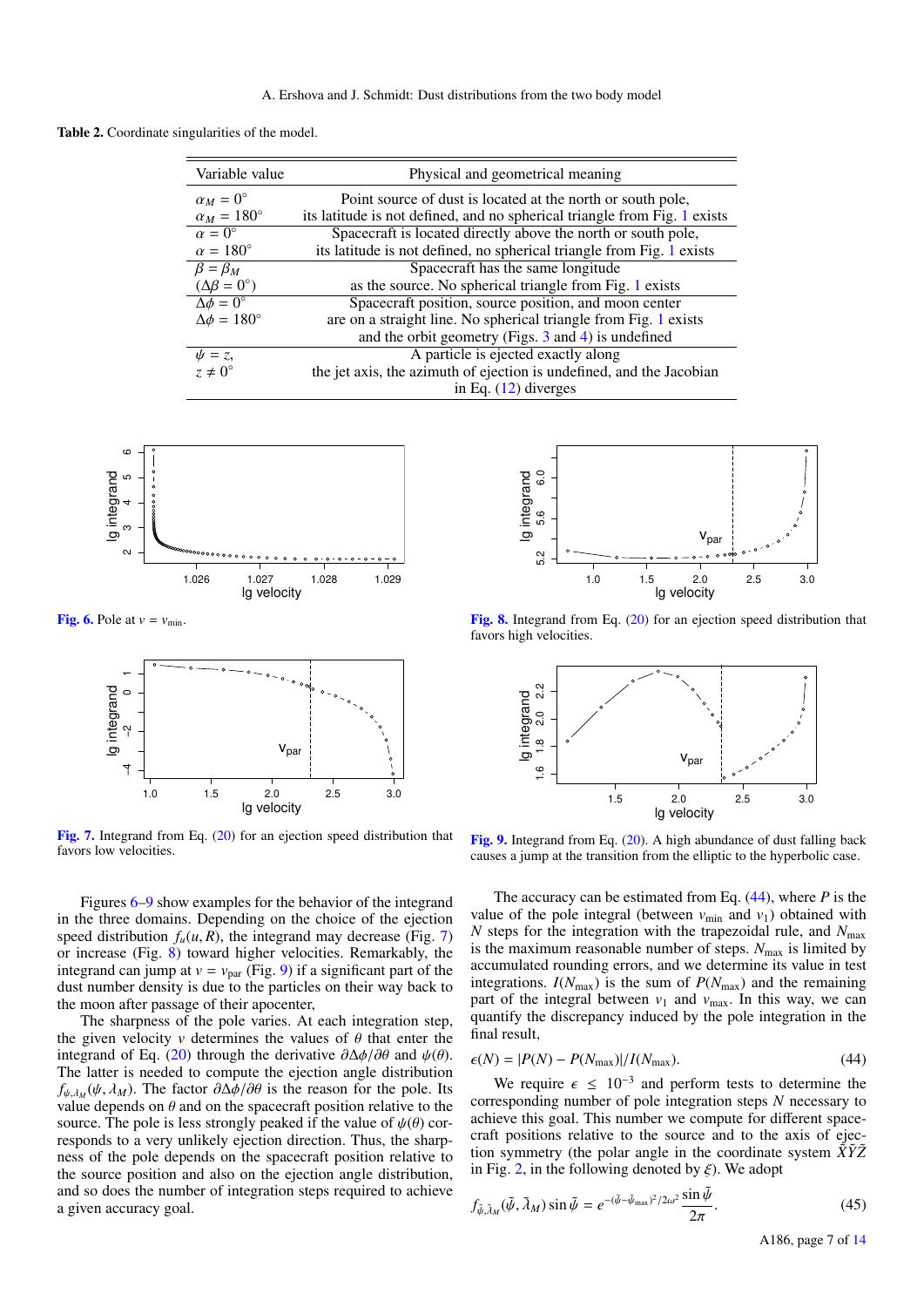

<span id="page-7-1"></span>[Fig. 10.](https://dexter.edpsciences.org/applet.php?DOI=10.1051/0004-6361/202140624&pdf_id=10) Minimum number of supports necessary to achieve an accuracy of  $10^{-3}$  (Eq. [\(44\)](#page-6-5)) in the integration of the pole of the integrand (Fig. [6\)](#page-6-1) for the case of a narrow jet ( $\omega = 3^\circ$ ,  $\psi_{\text{max}} = 0^\circ$ ), tilted by  $z = 20^\circ$ .

for the ejection direction distribution. Normalization in this expression does not matter for an evaluation of  $\epsilon$  from Eq. [\(44\)](#page-6-5). We vary the parameters  $\psi_{\text{max}}$  and  $\omega$ , along with the polar angle of the ejection symmetry axis, to investigate the behavior of the pole for different ejection distributions, of which two main classes can be defined. The "jets" are the sources with a preferred direction of ejection, and the "diffuse sources" have no such direction. We find that for diffuse ejection ( $\omega = 45^\circ$  and  $y_{\text{max}} = 45^\circ$ )  $N = 15$  is a sufficient number of supports to achieve  $\psi_{\text{max}} = 45^{\circ}$ ,  $N = 15$  is a sufficient number of supports to achieve  $\epsilon \le 10^{-3}$  at any spacecraft position. For a vertical jet  $(\psi_{\text{max}} = 0^{\circ})$  $\epsilon \leq 10^{-3}$  at any spacecraft position. For a vertical jet  $(\psi_{\text{max}} = 0^{\circ})$ <br>and  $\omega$  in the range of 3° and 5°) the value of P can be neglected and  $\omega$  in the range of 3° and 5°), the value of *P* can be neglected for all  $\xi > 40^\circ$  and  $N = 15$  is sufficient for  $\xi < 40^\circ$ for all  $\xi > 40^\circ$  and  $N = 15$  is sufficient for  $\xi < 40^\circ$ .<br>However, for a narrow and inclined jet, we fi

However, for a narrow and inclined jet, we find that there are points where a large number of supports is required to integrate the pole accurately. The narrower and the more inclined the jet, the greater the number of these points and the greater the required *N*. We focus on the worst-case scenarios generally to constrain an optimal number of steps required for the pole integration.

Empirically, we find that an accuracy of  $10^{-3}$  can be achieved with a minimum number of steps when an exponent of  $k = 4$  is used in Eq. [\(43\)](#page-5-4). Figures [10](#page-7-1) and [11](#page-7-2) show examples of how the minimum number of steps required to integrate the pole with the given accuracy is distributed over *r* and  $\xi$  values.  $N = 0$  means that the pole does not have to be integrated at all because its value is negligible.

For jets, we select the number of supports *N* for the pole integration based on the distributions shown in Figs. [10](#page-7-1) and [11](#page-7-2) as follows:

$$
N = \begin{cases} 0, & \xi > 45^{\circ} \text{ or } \xi < 10^{\circ}, r/r_M > 1.05, \\ 80, & \xi > 45^{\circ} \text{ or } \xi < 10^{\circ}, r/r_M < 1.05, \\ 15 + 10z[\text{deg}], & 10^{\circ} < \xi < 45^{\circ}, r/r_M < 2, \\ 10 + 5z[\text{deg}], & 10^{\circ} < \xi < 45^{\circ}, r/r_M > 2. \end{cases}
$$
(46)

# <span id="page-7-0"></span>**4. Applications**

In this section we present three applications of the model to phenomena of scientific interest in the Solar System. The purpose of these examples is to demonstrate the wide range of applicability



<span id="page-7-2"></span>[Fig. 11.](https://dexter.edpsciences.org/applet.php?DOI=10.1051/0004-6361/202140624&pdf_id=11) Minimum number of supports necessary to achieve an accuracy of  $10^{-3}$  (Eq. [\(44\)](#page-6-5)) in the integration of the pole of the integrand (Fig. [6\)](#page-6-1) for the case of a narrow jet ( $\omega = 3^\circ$ ,  $\psi_{\text{max}} = 0^\circ$ ), tilted by  $z = 30^\circ$ .





<span id="page-7-3"></span>[Fig. 12.](https://dexter.edpsciences.org/applet.php?DOI=10.1051/0004-6361/202140624&pdf_id=12) Dust number density profile observed by the HRD during the E2 flyby of the *Cassini* spacecraft at Enceladus and results from modeling the emission from one single jet in the south polar terrain (see text for details).

of the model. We leave a rigorous scientific analysis of these problems with a comprehensive comparison to data for future work.

#### <span id="page-7-4"></span>4.1. Density profile of the Enceladus dust plume

On July 14, 2005, the *Cassini* spacecraft performed a flyby at the Saturnian moon Enceladus (labeled E2). During the flyby, the High Rate Detector (HRD), a subsystem of the *Cassini* Cosmic Dust Analyzer instrument [\(Srama et al.](#page-12-10) [2004\)](#page-12-10), measured the number density of dust particles in the vicinity of the satellite. The significant increase in dust density near Enceladus (see Fig. [12\)](#page-7-3), about one minute prior to the closest approach of the spacecraft to the satellite, was the first in situ measurement of particles in the Enceladus dust plume [\(Spahn et al.](#page-12-3) [2006\)](#page-12-3). Dust and vapor are emitted from four fissures called the tiger stripes in the anomalously warm south polar terrain of Enceladus [\(Spencer](#page-12-11) [et al.](#page-12-11) [2006;](#page-12-11) [Porco et al.](#page-12-4) [2006\)](#page-12-4). A part of this dust escapes the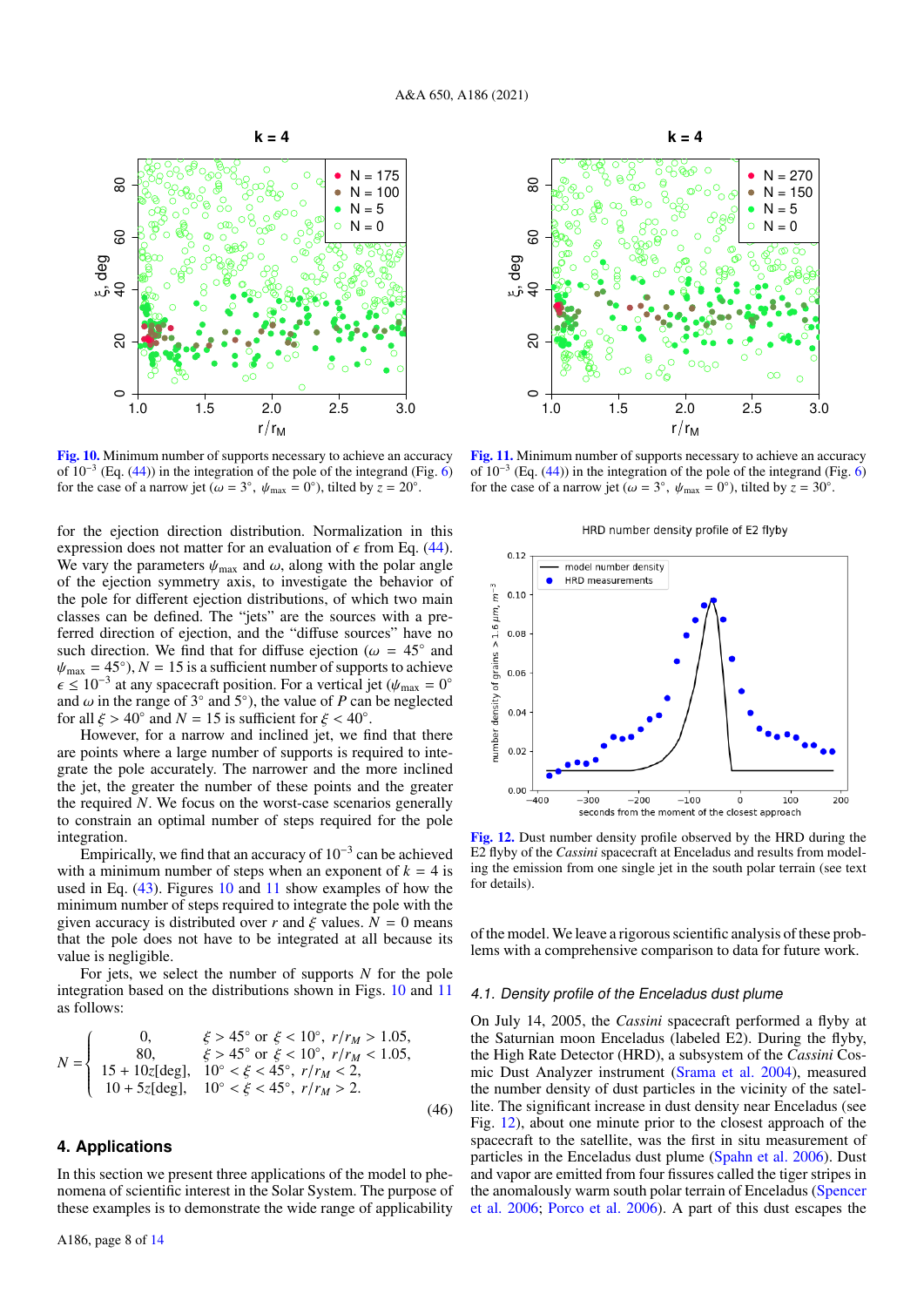<span id="page-8-3"></span>Table 3. Parameters used to model the number density profile of the E2 flyby.

| Parameter                                                                                                                                               | Comment                                                                                                                                                                                                                                                                                                             |
|---------------------------------------------------------------------------------------------------------------------------------------------------------|---------------------------------------------------------------------------------------------------------------------------------------------------------------------------------------------------------------------------------------------------------------------------------------------------------------------|
| $\gamma(t) = 1.35 \cdot 10^{14} \text{ s}^{-1}$                                                                                                         | The dust ejection is stationary, the rate<br>was chosen to fit the data                                                                                                                                                                                                                                             |
| Equation (47) with $\mu = -1.0$ and $\sigma = 1.5$<br>is used as a size distribution                                                                    | Small particles dominate the population,<br>but the distribution is not too steep                                                                                                                                                                                                                                   |
| Equation (48) with $R_c = 0.5 \,\text{\ensuremath{\mu}m}$<br>and $u_{\text{gas}} = 1000 \text{ m s}^{-1}$ is used<br>as the ejection speed distribution | This expression describes<br>the dust acceleration by the gas flux<br>inside the channels as it is at Enceladus                                                                                                                                                                                                     |
| Equation (49) with $\omega = 10^{\circ}$ is used<br>as the distribution of the ejection direction                                                       | The distribution describes uniform emission<br>into a cone of a given width                                                                                                                                                                                                                                         |
| $R_{\rm min} = 1.6 \,\mu m$                                                                                                                             | The lower sensitivity threshold of the HRD                                                                                                                                                                                                                                                                          |
| $R_{\text{max}} = 6 \,\mu\text{m}$                                                                                                                      | An arbitrarily chosen but reasonably<br>high value, meaning that we can neglect<br>particles with larger sizes. With our<br>choice of size distribution and the size-dependent<br>ejection speed distribution, it<br>is highly unlikely that the HRD detects<br>a particle of this size at the altitude of E2 flyby |
| $= 0$                                                                                                                                                   | We are interested in the number density                                                                                                                                                                                                                                                                             |

moon gravity and forms the dusty E ring of Saturn [\(Horányi et al.](#page-12-12) [2009;](#page-12-12) [Kempf et al.](#page-12-13) [2018\)](#page-12-13).

From an analysis of high phase-angle images, [Porco et al.](#page-12-14) [\(2014\)](#page-12-14) suggested a list of 100 jets of dust emission for which the coordinates and tilts were derived from images (see also [Spitale](#page-12-15) [et al.](#page-12-15) [2015\)](#page-12-15). To demonstrate an application of our model to the dust emission from Enceladus, we selected one single jet from this list with coordinates (−80.25◦ N, 55.23◦ E), which is tilted by 5° from the surface normal in an azimuthal direction 38° away from local north. The ejection is stationary, so that the production rate  $\gamma(t)$  is constant. The distributions we implemented for particle sizes, ejection speed, and direction are given by

$$
f_R(R) = \frac{1}{\sigma \sqrt{2\pi}} \frac{1}{R} \exp\left(-\frac{(\ln R - \mu)^2}{2\sigma^2}\right),\tag{47}
$$

<span id="page-8-1"></span>
$$
f_u(u, R) = \frac{R}{R_c} \left( 1 + \frac{R}{R_c} \right) \frac{u}{u_{\text{gas}}^2} \left( 1 - \frac{u}{u_{\text{gas}}} \right)^{\frac{R}{R_c} - 1},\tag{48}
$$

<span id="page-8-2"></span>and

$$
f_{\tilde{\psi},\tilde{\lambda_M}}(\tilde{\psi},\tilde{\lambda}_M)\sin\tilde{\psi} = \begin{cases} \frac{\sin\tilde{\psi}}{1-\cos\omega}\frac{1}{2\pi}, & \tilde{\psi} \le \omega, \\ 0, & \tilde{\psi} > \omega. \end{cases}
$$
(49)

Equation [\(48\)](#page-8-1) was derived by [Schmidt et al.](#page-12-9) [\(2008\)](#page-12-9) to describe the acceleration of dust grains in the gas flux in the vents that supply the sources. Particles smaller than *R<sup>c</sup>* (measured in the same units as  $R$ ) tend to accelerate up to the gas velocity ( $u_{\text{gas}}$ ), while particles larger than  $R_c$  are significantly slower. For this distribution, we have  $u_{\text{min}} = 0$ , while  $u_{\text{max}}$  is equal to the gas velocity  $u_{\text{gas}}$ . Table  $3$  lists the parameters of the distributions and other parameters that are necessary to set up the model. Figure [12](#page-7-3) shows the result for the number density of dust obtained from the model for the single jet, evaluated along the trajectory of *Cassini* during the E2 flyby. The model was evaluated for grains with a radius larger that 1.6 micron, which corresponds to the size threshold for the HRD data shown in the plot. We multiplied the model profile by a factor so that the peak matches the measured peak density. To match the HRD profile

at a large distance from the plume, we added a constant background of  $0.01$  particles/ $m<sup>3</sup>$  to the model number density. The selection of the grain size in the model was realized by adjusting the function  $G^p_\mu$  appropriately (see Table [3\)](#page-8-3). We obtained the position of the spacecraft from the reconstructed spice kernels of the mission<sup>[3](#page-8-4)</sup>, using the NAIF Spice toolkit<sup>[4](#page-8-5)</sup>. Using these parameters, we recovered the location of the maximum number density on the *Cassini* trajectory (Fig. [12\)](#page-7-3). Our model could now be applied to all the jets identified by [Porco et al.](#page-12-14) [\(2014\)](#page-12-14), and the results could be fit to in situ data. Similarly, we could calculate the geometrical optical depths of the dust emitted along a given line of sight and compare this to the brightness distribution in images (see Sect. [4.3](#page-10-0) for an example). For a quantitative comparison to images, we can apply light scattering modeling to the dust configuration that is derived from the dust distribution model.

#### <span id="page-8-6"></span><span id="page-8-0"></span>4.2. Surface deposition of material from plumes on Europa

There is evidence that cryovolcanic activity also generates plumes on the Jupiter satellite Europa [\(Fagents et al.](#page-12-16) [2000;](#page-12-16) [Phillips et al.](#page-12-17) [2000;](#page-12-17) [Roth et al.](#page-12-18) [2014;](#page-12-18) [Sparks et al.](#page-12-19) [2016;](#page-12-19) [Jia et al.](#page-12-20) [2018\)](#page-12-20). Owing to the higher gravity of Europa, plumes would be more confined than those on Enceladus, and they may be harder to observe or sample directly [\(Southworth et al.](#page-12-5) [2015;](#page-12-5) [Quick &](#page-12-21) [Hedman](#page-12-21) [2020\)](#page-12-21). However, surface features from plume deposits may provide evidence for past cryovolcanic activity, and if spectral features exist, allow the remote characterization of material from the interior [\(Fagents et al.](#page-12-16) [2000;](#page-12-16) [Phillips et al.](#page-12-17) [2000;](#page-12-17) [Quick](#page-12-21) [& Hedman](#page-12-21) [2020\)](#page-12-21).

We calculated the radial variation of the mass flux of dust grains falling back onto the surface, considering four different dust sources with identical characteristics except for the particle size distribution and the distribution of ejection directions. We considered two size distributions and two ejection modes: one describing a narrow jet, and the other describing a broader,

<span id="page-8-4"></span><sup>3</sup> <https://naif.jpl.nasa.gov/pub/naif/CASSINI/kernels/>

<span id="page-8-5"></span><sup>4</sup> <https://naif.jpl.nasa.gov/naif/toolkit.html>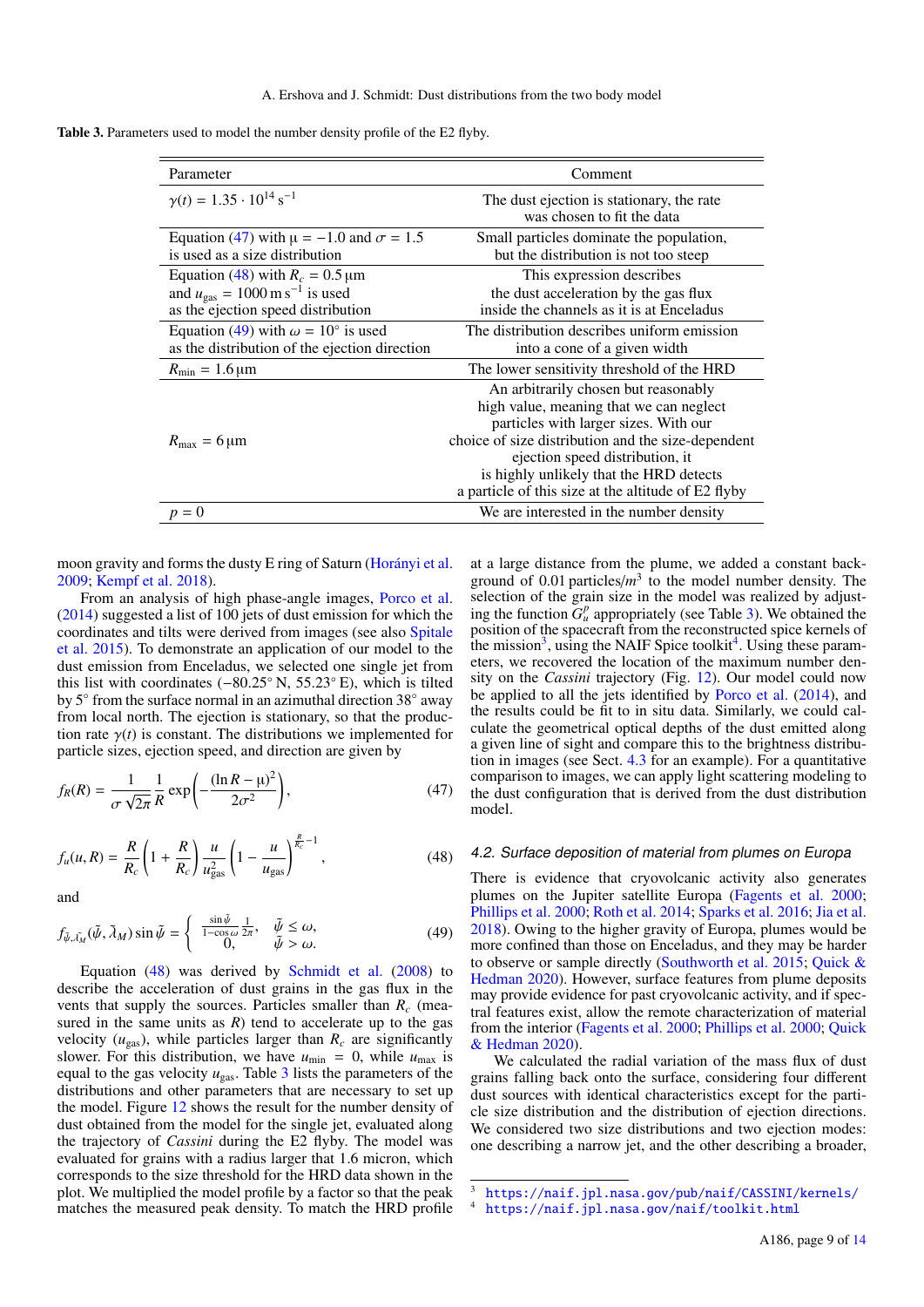<span id="page-9-2"></span>Table 4. Parameters used to model the radial distribution of dust deposition on the surface of Europa.

| Parameter                                                                   | Comment                                             |
|-----------------------------------------------------------------------------|-----------------------------------------------------|
| $\gamma(t) = 10^{14} s^{-1}$                                                | The dust ejection is considered stationary          |
| Equation (50) with $q = 3$ , $R_1 = 0.2 \,\text{\mu m}$                     | We paired these size and ejection                   |
| and $R_2 = 20 \,\mu m$ as                                                   | direction distributions                             |
| the shallow size distribution                                               | to model four sources: a narrow jet                 |
| and with the same boundaries, but $q = 5$                                   | with a shallow size distribution.                   |
| as the steep size distribution                                              | a narrow jet with a steep size distribution,        |
|                                                                             | a diffuse source with a shallow size                |
| Equation (51) with $\omega = 5^{\circ}$ and $\psi_{\text{max}} = 0^{\circ}$ | distribution, and a diffuse source                  |
| for the narrow jet and with $\omega = 45^{\circ}$                           | with a steep size distribution                      |
| and $\psi_{\text{max}} = 45^{\circ}$ for the diffuse source                 |                                                     |
| Equation (48) with $R_c = 0.5 \,\text{\ensuremath{\mu}m}$                   | This expression describes                           |
| and $u_{\text{gas}} = 700 \text{ m s}^{-1}$ is used                         | the acceleration of the dust by the gas             |
| as the ejection speed distribution                                          | flux inside the vents as it is thought be at Europa |
|                                                                             | We wish to compute the total mass                   |
| $R_{\min} = 0.2 \,\mathrm{\mu m}$                                           | produced by each source,                            |
| $R_{\text{max}} = 20 \,\mu\text{m}$                                         | therefore the interval $(R_{min}, R_{max})$         |
|                                                                             | coincides with $(R_1, R_2)$                         |
| $p = 3$                                                                     | We are interested in the mass                       |
| $\rho = 920 \,\mathrm{kg \, m}^{-3}$                                        | Water-ice density                                   |
|                                                                             |                                                     |

<span id="page-9-0"></span>more diffuse ejection. For the size distributions we employed a power law

$$
f_R(R) = \frac{1 - q}{R_2^{1 - q} - R_1^{1 - q}} R^{-q},\tag{50}
$$

with two different values of the exponent *q*. The greater *q*, the more abundant the small dust particles. For the ejection direction, we used a pseudo-Gaussian distribution of the polar angle

$$
f_{\tilde{\psi}, \tilde{\lambda}_M}(\tilde{\psi}, \tilde{\lambda}_M) \sin \tilde{\psi} = C_{\text{norm}} e^{-(\tilde{\psi} - \tilde{\psi}_{\text{max}})^2 / 2\omega^2} \frac{\sin \tilde{\psi}}{2\pi},
$$
(51)

giving a nonzero probability of ejection in any direction. The normalization constant *C*norm was found numerically for fixed values of  $\psi_{\text{max}}$  and  $\omega$ . The dust production rate  $\gamma$  was identical for all the sources, meaning that they produced the same number of dust particles per unit time, but we then obtained different mass production rates for the different size distributions. For the ejection speed distribution we again used Eq. [\(48\)](#page-8-1). Table [4](#page-9-2) lists the distribution parameters.

<span id="page-9-4"></span>We can compute the rate of dust mass produced per second from the size distribution as

$$
\frac{dm}{dt} = \gamma \rho \frac{4\pi}{3} \int_{R_{\text{min}}}^{R_{\text{max}}} f_R(R) R^3 dR,
$$
\n(52)

where  $\rho$  is the density of the ice grains, and the grains were assumed to be spherical.

To compute flux instead of density, we must modify Eq. [\(20\)](#page-3-2) as

$$
n(r, \alpha, \beta, R_{\min} < R < R_{\max})
$$
\n
$$
= \frac{\gamma}{rr_M \sin \Delta \phi} \int_{v_{\min}}^{v_{\max}} \frac{G_u^p(R_{\min}, R_{\max})}{u^2}
$$
\n
$$
\times \sum_i \frac{f_{\psi, \lambda_M}(\psi_i, \lambda_{Mi}) \sin \psi_i}{\cos \psi_i} \left| \frac{\partial \Delta \phi}{\partial \theta} \right|_{\theta_i^*}^{-1} v^2 |\cos \theta_i^*| dv. \tag{53}
$$

<span id="page-9-1"></span>

<span id="page-9-5"></span>[Fig. 13.](https://dexter.edpsciences.org/applet.php?DOI=10.1051/0004-6361/202140624&pdf_id=13) Dust flux on the surface of the moon at various distances from the dust source. The production rate of the sources with shallow dust size distribution is  $0.6 \text{ kg s}^{-1}$ , and the production rate of the sources with steep size distribution is 0.05 kg s<sup>-1</sup>.

As the vector r is normal to the surface of the satellite, the factor *v* $| \cos \theta |$  turns the density into the flux of dust falling back to the moon. Multiplying equation Eq. [\(53\)](#page-9-3) by  $4\pi\rho/3$  ( $\rho$  is the density of the particle material) and setting  $p = 3$  and  $r = r_M$  gives the mass flux onto the surface. Because  $r = r_M$  on the surface, it is geometrically impossible to obtain  $\theta_i^* < \pi/2$  or any particles moving upward moving upward.

With the parameters from Table [4,](#page-9-2) Eq. [\(52\)](#page-9-4) gives 0.6 kg of dust produced each second for the source with the shallow size distribution ( $q = 3$ ) and 0.05 kg for the source with the steep size distribution ( $q = 5$ ). Figure [13](#page-9-5) shows the distribution of the dust deposition (mass flux onto the surface) with distance from the source on the moon surface.

<span id="page-9-3"></span>Taking the observational evidence together, we expect the outgassing activity on Europa to be intermittent or episodic, with a potentially complex time dependence. This case could be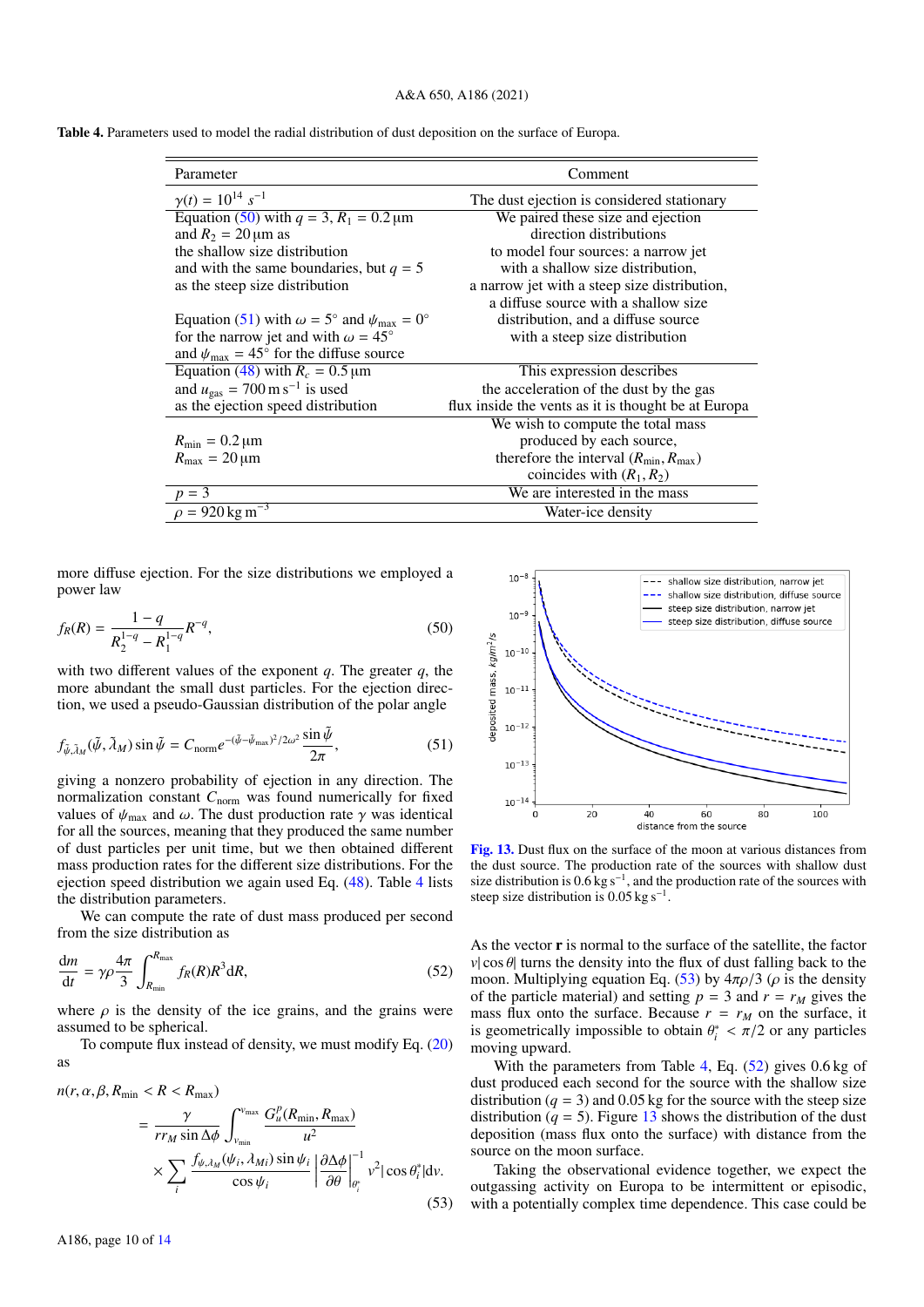<span id="page-10-3"></span>Table 5. Parameters used to construct the volcanic plume images.

| Parameter                                                  | Comment                                 |
|------------------------------------------------------------|-----------------------------------------|
| Equation (55) with $t_{\text{max}} = 500 \text{ s}$        | The volcanic plume.                     |
| and $\gamma_0 = 10^{14}$ s <sup>-1</sup> as the time-      | ejected dust for 1000 s                 |
| dependent dust production rate                             |                                         |
| Equation (50) with $q = 3.0$ ,                             |                                         |
| $R_1 = 0.2 \,\text{\mu m}$ , and $R_2 = 20 \,\text{\mu m}$ |                                         |
| is used as the size distribution                           |                                         |
| The ejection speed is uniformly                            | The narrow range of initial             |
| distributed between                                        | velocities allows us to obtain          |
| $700 \text{ m s}^{-1}$ and $750 \text{ m s}^{-1}$          | the umbrella-shaped plume               |
| Equation (51) with $\psi_{\text{max}} = 0^{\circ}$         | The jets are very narrow,               |
| and $\omega = 5^{\circ}$ is used as the distribution       | but there is a nonzero probability      |
| of the ejection direction                                  | of ejection in any direction            |
| $R_{\text{min}} = 0.2 \,\mu\text{m}$                       | We observe the particles with the sizes |
| $R_{\text{max}} = 0.4 \,\mu\text{m}$                       | close to the optical wavelength range,  |
|                                                            | so that the radii are twice smaller     |
| $p = 2$                                                    | We are interested in the area           |
|                                                            | covered by the particles                |

modeled using a time-dependent function for the dust production rate. We consider a time-dependent dust ejection in our final example.

### <span id="page-10-0"></span>4.3. Images of a volcanic eruption on Io

The innermost satellite of Jupiter, Io, is a geologically very active body. It has multiple volcanic centers scattered over its surface [\(Strom et al.](#page-12-22) [1979;](#page-12-22) [Keszthelyi et al.](#page-12-23) [2001;](#page-12-23) [Geissler et al.](#page-12-24) [2004\)](#page-12-24). The volcanic plumes vary in many features as shape, size and period of activity and often they are asymmetric. Our model allows to investigate such plumes by using inclined jets with time-dependent eruptions, or even a simultaneous dust ejection from sources with different properties.

The main flaw of our model in application to the Io volcanic plumes is that the gas emerging from the vents is generally not collisionless. In the dense cores of the plumes, condensation occurs up to a height of several hundred kilometers [\(Cataldo et al.](#page-12-25) [2002\)](#page-12-25). Moreover, the dynamics of the dust will be influenced by the surrounding gas. Condensation *(i.e.,* dust production) in the plume might be taken into account in principle by modeling such a plume with additional point sources placed within the condensation column, with appropriately adjusted time-dependent dust production rates. For this purpose, we implemented in the code the possibility of computing the dust density also at locations below (closer to the moon center) the location of the source. In this case, we still use the assumption that the true anomaly at the location of the source is lower than  $\pi$ , that is, downward ejection from a source located above the surface is not possible.

In our simple example presented here, we considered just one source located on the surface to represent a volcanic plume with a finite duration of activity. We took several images of the expanding dust plume from the same point in space with a favorable geometry when the volcano is located at the limb of the moon. We also assumed that the glow of the surface of Io was already subtracted from the images but a homogeneous background brightness was present, so that the moon disk looks dark against this background. We tilted the volcano slightly by 3◦ toward local south. The volcano was not exactly in the center

of the image for the purpose of reducing the computational difficulties arising when  $\Delta \phi$  or  $\Delta \beta \approx 0$  (see Sect. [2.4\)](#page-5-3).

Synthetic images of size 128x128 pixels were then constructed in the following way. Each pixel corresponds to a line of sight. We placed a grid of points on the line of sight for which we calculated the total cross section covered by the dust grains  $(p = 2$  in Eq.  $(14)$ ). Then we integrated over the lines of sight to obtain the geometrical optical depth (total particle cross section per area covered by the pixel). The color of a pixel then corresponded to the value determined for the geometric optical depth.

We employed Eq.  $(50)$  for the size distribution, Eq.  $(51)$ for the distribution of the ejection direction, and a simple sizeindependent expression  $(Eq. (54))$  $(Eq. (54))$  $(Eq. (54))$  for a uniform ejection speed distribution,

<span id="page-10-2"></span>
$$
f_u(u, R) = \frac{1}{u_{\text{max}} - u_{\text{min}}}.
$$
\n(54)

When the time interval in which the plume is observed is much shorter than the characteristic time of the plume variability, the ejection can be considered steady. However, here we modeled a nonstationary volcanic plume that was active for only 1000 seconds and constructed nine snapshots of this plume to show the evolution of the space distribution of dust with time

<span id="page-10-1"></span>
$$
\gamma(t) = \begin{cases}\n\gamma_0 \frac{-t^2 + 2t_{\text{max}}t}{t_{\text{max}}^2}, & 0 < t < 2t_{\text{max}}, \\
0, & t < 0 \text{ or } t > 2t_{\text{max}},\n\end{cases}
$$
\n(55)

where  $t_{\text{max}} = 500$  $t_{\text{max}} = 500$  $t_{\text{max}} = 500$  s. Table 5 describes the model setup, and the images are shown in Fig. [14](#page-11-0)

Compared to the examples from Sects. [4.1](#page-7-4) and [4.2,](#page-8-6) the construction of images is computationally expensive. Therefore it makes sense to avoid calculations of the properties in those points where the value would not affect the final result. In the case considered here, the maximum ejection velocity was set to be lower than the escape velocity of Io, so that there is a maximum height that the particles can reach. Moreover, the disk of the moon covers part of the images. Taking these two facts into account, we excluded the points on the lines of sight from the calculations that crossed the moon disk and the points that lie at a greater distance from the surface than the maximum height.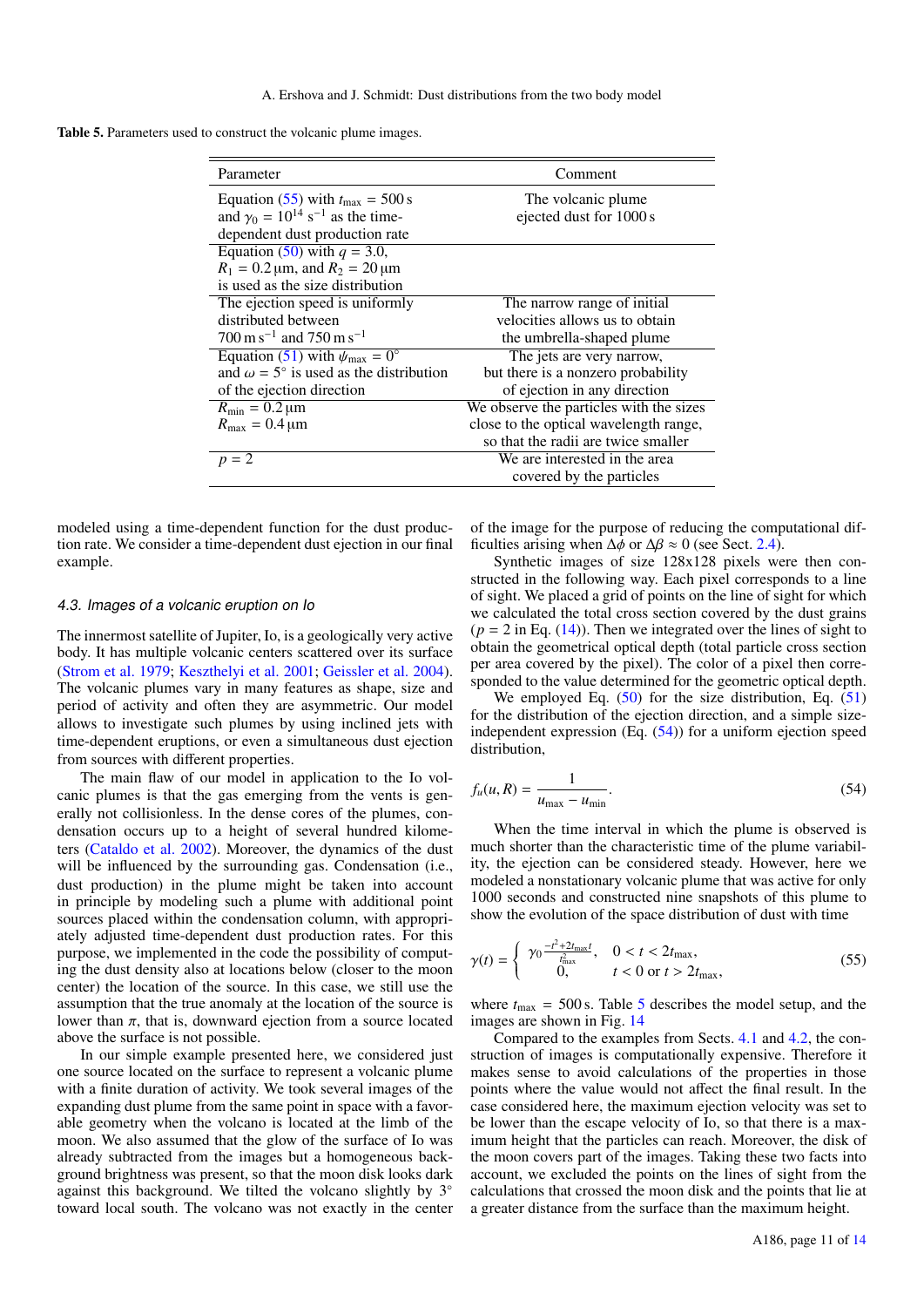# A&A 650, A186 (2021)



<span id="page-11-0"></span>[Fig. 14.](https://dexter.edpsciences.org/applet.php?DOI=10.1051/0004-6361/202140624&pdf_id=14) Images of a fictive volcanic plume on Io taken at different stages of eruption.

# **5. Discussion**

We developed a semianalytical model that allows the user to derive the average properties of dust (number or mass density, fluxes, and optical depths) ejected from an atmosphereless body. Physically, our approach is based on the two-body problem, that is, it neglects any forces on the dust particles other than the point-mass gravity of the source body. We show that the model still has a wide range of applications. These are situations where the gravity of other perturbing bodies and higher-order gravity from a nonspherical mass distribution of the central body can be neglected along the entire path that a dust particle takes from its source to its sink. The nongravitational forces must also be negligibly small, for instance, electromagnetic forces acting on charged grains, radiation-induced forces (solar radiation pressure and Poynting-Robertson drag), and drag exerted by ambient gas or plasma. For instance, the model can be applied to the Enceladus dust plume in a region that is sufficiently close to the dust sources on the south polar terrain of this satellite. It cannot be applied to estimate the dust density at higher northern

away from the sources near the south pole, and three-body forces due to Saturn have already affected the shape of the dust configuration. This can be seen in a peculiar pattern of color variation [Schenk et al.](#page-12-26) [\(2011a\)](#page-12-26), that can be matched with two wedge shaped regions extending deep into the northern hemisphere [\(Schenk et al.](#page-12-27) [2011b,](#page-12-27) [2017\)](#page-12-28), for which three body models of the plume predict enhanced fall back rates of south polar dust [\(Kempf et al.](#page-12-29) [2010\)](#page-12-29). The model can be applied to investigate the dust clouds around the Galilean moons [\(Krüger et al.](#page-12-0) [1999\)](#page-12-0) at any longitude and latitude, however, because in this case, the dust emission occurs (nearly) uniformly over the whole surface of the satellites as long as the point of interest is located deeply enough in the Hill sphere of the satellite.

latitudes of Enceladus, however, because this region is too far

Mathematically, our model relates the dust distribution at the site of ejection to the distribution at the point of interest (spacecraft position) by using the conservation laws of energy and momentum provided by the two-body problem [\(Krivov et al.](#page-12-6) [2003;](#page-12-6) Sremčević et al. [2003\)](#page-12-7). We use the fact that the position of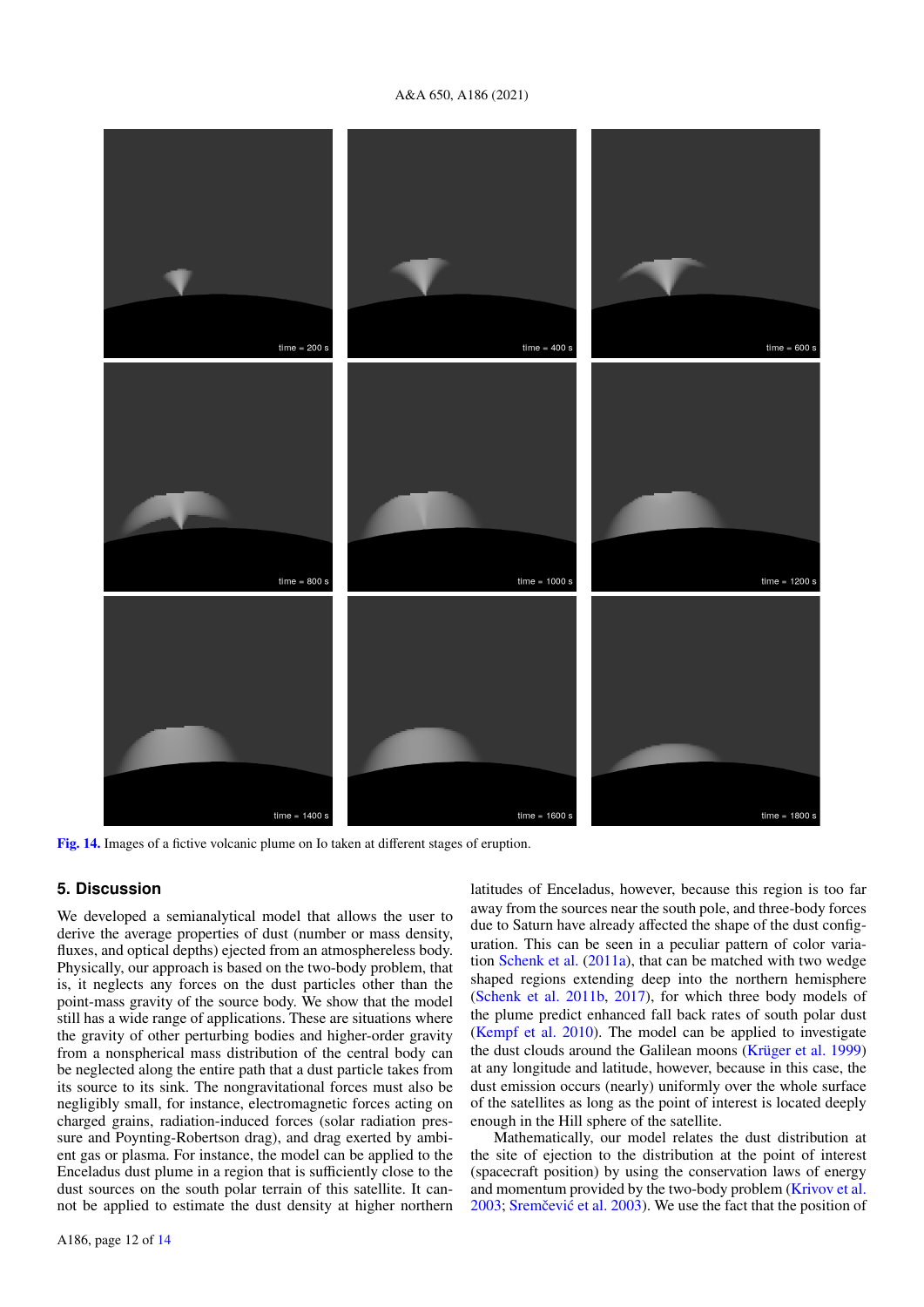the spacecraft, the position of the source, and the center of the moon define the plane to which the movement is restricted. In the evaluation of the dust properties at a given point, this allows us to carry out two of the three integrations over velocity space analytically. Only one remaining integration must then be performed numerically. The distribution-based approach is very flexible, and because it allows employing asymmetric and nonstationary modes of dust emission, it allows modeling quite complex situations. A time dependence could relatively easily be introduced in the distributions of ejection speed, direction, and size as well. Furthermore, the model could also be extended to model dust emission from a comet or an active asteroid, making the Sun the central body and using a rescaled solar mass to account for the radiation pressure.

Relying only on one numerical integration, the model becomes computationally very efficient, so that even image reconstruction becomes feasible, although it involves the evaluation of the dust properties in the three-dimensional region that is in the field of view. From the examples discussed in Sect. [4,](#page-7-0) the image of the volcano (Sect. [4.3\)](#page-10-0) is the most computationally demanding. Nevertheless, on a usual four-core PC, each image in Fig. [14](#page-11-0) required 0.4 s of elapsed time to be obtained.

The model is implemented in Fortran-95, and the package called DUDI is available<sup>[5](#page-12-30)</sup> for free usage under the terms of GNU General Public License. A user can use the probability density functions and choose from several variants that are already implemented in the described examples, or they can implement new variants.

*Acknowledgements.* This work was supported by the Academy of Finland.

## **References**

<span id="page-12-25"></span><span id="page-12-16"></span>Cataldo, E., Wilson, L., Lane, S., & Gilbert, J. 2002, [J. Geophys. Res., 107, E11](http://linker.aanda.org/10.1051/0004-6361/202140624/1) Fagents, S. A., Greeley, R., Sullivan, R. J., et al. 2000, [Icarus, 144, 54](http://linker.aanda.org/10.1051/0004-6361/202140624/2)

- <span id="page-12-24"></span>Geissler, P., McEwen, A., Phillips, C., Keszthelyi, L., & Spencer, J. R. 2004, [Icarus, 169, 29](http://linker.aanda.org/10.1051/0004-6361/202140624/3)
- <span id="page-12-31"></span><span id="page-12-12"></span>Gelfand, I. M., & Shilov, G. E. 1968, [Generalized Functions,](http://linker.aanda.org/10.1051/0004-6361/202140624/4) 1 (Academic press) Horányi, M., Burns, J. A., Hedman, M. M., Jones, G. H., & Kempf, S. 2009, Diff[use Rings, 511,](http://linker.aanda.org/10.1051/0004-6361/202140624/5)
- <span id="page-12-2"></span>Horányi, M., Szalay, J. R., Kempf, S., et al. 2015, [Nature, 522, 324](http://linker.aanda.org/10.1051/0004-6361/202140624/6)
- <span id="page-12-20"></span>Jia, X., Kivelson, M. G., Khurana, K. K., & Kurth, W. S. 2018, [Nat. Astron., 395,](http://linker.aanda.org/10.1051/0004-6361/202140624/7)
- <span id="page-12-29"></span>[1](http://linker.aanda.org/10.1051/0004-6361/202140624/7) Kempf, S., Beckmann, U., & Schmidt, J. 2010, [Icarus, 206, 446](http://linker.aanda.org/10.1051/0004-6361/202140624/8)
- <span id="page-12-13"></span>Kempf, S., Horányi, M., Hsu, H. W., et al. 2018, Saturn's Diff[use E Ring and Its](http://linker.aanda.org/10.1051/0004-6361/202140624/9)
- [Connection with Enceladus,](http://linker.aanda.org/10.1051/0004-6361/202140624/9) 195 Keszthelyi, L., McEwen, A., Phillips, C., et al. 2001, [J. Geophys. Res, 106,](http://linker.aanda.org/10.1051/0004-6361/202140624/10)
- <span id="page-12-23"></span>[33025](http://linker.aanda.org/10.1051/0004-6361/202140624/10)
- <span id="page-12-6"></span>Krivov, A. V., Sremčević, M., Spahn, F., Dikarev, V., & Kholshevnikov, K. V. 2003, [Planet. Space Sci., 51, 251](http://linker.aanda.org/10.1051/0004-6361/202140624/11)
- <span id="page-12-0"></span>Krüger, H., Krivov, A. V., Hamilton, D. P., & Grün, E. 1999, [Nature, 399, 558](http://linker.aanda.org/10.1051/0004-6361/202140624/12)
- <span id="page-12-1"></span>Krüger, H., Krivov, A. V., Sremčević, M., & Grün, E. 2003, [Icarus, 164, 170](http://linker.aanda.org/10.1051/0004-6361/202140624/13)
- <span id="page-12-17"></span>Phillips, C. B., McEwen, A. S., Hoppa, G. V., et al. 2000, [J. Geophys. Res., 105,](http://linker.aanda.org/10.1051/0004-6361/202140624/14) [22579](http://linker.aanda.org/10.1051/0004-6361/202140624/14)
- <span id="page-12-4"></span>Porco, C. C., Helfenstein, P., Thomas, P. C., et al. 2006, [Science, 311, 1393](http://linker.aanda.org/10.1051/0004-6361/202140624/15)
- <span id="page-12-14"></span>Porco, C., DiNino, D., & Nimmo, F. 2014, [AJ, 148, 45](http://linker.aanda.org/10.1051/0004-6361/202140624/16)
- <span id="page-12-8"></span>Postberg, F., Schmidt, J., Hillier, J. K., Kempf, S., & Srama, R. 2011, [Nature,](http://linker.aanda.org/10.1051/0004-6361/202140624/17) [474, 620](http://linker.aanda.org/10.1051/0004-6361/202140624/17)
- <span id="page-12-21"></span>Quick, L. C., & Hedman, M. M. 2020, [Icarus, 343, 113667](http://linker.aanda.org/10.1051/0004-6361/202140624/18)
- <span id="page-12-18"></span>Roth, L., Saur, J., Retherford, K. D., et al. 2014, [Science, 343, 171](http://linker.aanda.org/10.1051/0004-6361/202140624/19)
- <span id="page-12-26"></span>Schenk, P., Hamilton, D. P., Johnson, R. E., et al. 2011a, [Icarus, 211, 740](http://linker.aanda.org/10.1051/0004-6361/202140624/20)
- <span id="page-12-27"></span>Schenk, P., Schmidt, J., & White, O. 2011b, [EPSC-DPS Joint Meeting 2011,](http://linker.aanda.org/10.1051/0004-6361/202140624/21) [2-7 October 2011, Nantes, France,](http://linker.aanda.org/10.1051/0004-6361/202140624/21) [http://meetings.copernicus.org/](http://meetings.copernicus.org/epsc-dps2011) [epsc-dps2011](http://meetings.copernicus.org/epsc-dps2011), 1358
- <span id="page-12-28"></span>Schenk, P., Buratti, B., Helfenstein, P., Kempf, S., & Schmidt, J. 2017, [48th](http://linker.aanda.org/10.1051/0004-6361/202140624/22) [Lunar Planet. Sci. Conf., Woodlands, Texas, LPI Contribution No. 1964, 2601](http://linker.aanda.org/10.1051/0004-6361/202140624/22)
- <span id="page-12-9"></span><span id="page-12-5"></span>Schmidt, J., Brilliantov, N. V., Spahn, F., & Kempf, S. 2008, [Nature, 451, 685](http://linker.aanda.org/10.1051/0004-6361/202140624/23) Southworth, B. S., Kempf, S., & Schmidt, J. 2015, [Geophys. Res. Lett., 42,](http://linker.aanda.org/10.1051/0004-6361/202140624/24)
- [10](http://linker.aanda.org/10.1051/0004-6361/202140624/24)
- <span id="page-12-3"></span>Spahn, F., Schmidt, J., Albers, N., et al. 2006, [Science, 311, 1416](http://linker.aanda.org/10.1051/0004-6361/202140624/25)
- <span id="page-12-19"></span><span id="page-12-11"></span>Sparks, W. B., Hand, K. P., McGrath, M. A., et al. 2016, [ApJ, 829, 1](http://linker.aanda.org/10.1051/0004-6361/202140624/26) Spencer, J. R., Pearl, J. C., Segura, M., et al. 2006, [Science, 311, 1401](http://linker.aanda.org/10.1051/0004-6361/202140624/27)
- <span id="page-12-15"></span>Spitale, J. N., Hurford, T. A., Rhoden, A. R., Berkson, E. E., & Platts, S. S. 2015,
- [Nature, 521, 57](http://linker.aanda.org/10.1051/0004-6361/202140624/28)
- <span id="page-12-10"></span><span id="page-12-7"></span>Srama, R., Ahrens, T., Altobelli, N., et al. 2004, [Space Sci. Rev., 114, 465](http://linker.aanda.org/10.1051/0004-6361/202140624/29) Sremčević, M., Krivov, A. V., & Spahn, F. 2003, [Planet. Space Sci., 51, 455](http://linker.aanda.org/10.1051/0004-6361/202140624/30)
- <span id="page-12-22"></span>Strom, R. G., Terrile, J. R., Masursky, H., & Hansen, C. 1979, [Nature, 280,](http://linker.aanda.org/10.1051/0004-6361/202140624/31) [733](http://linker.aanda.org/10.1051/0004-6361/202140624/31)

<span id="page-12-30"></span><sup>5</sup> <https://github.com/Veyza/dudi>